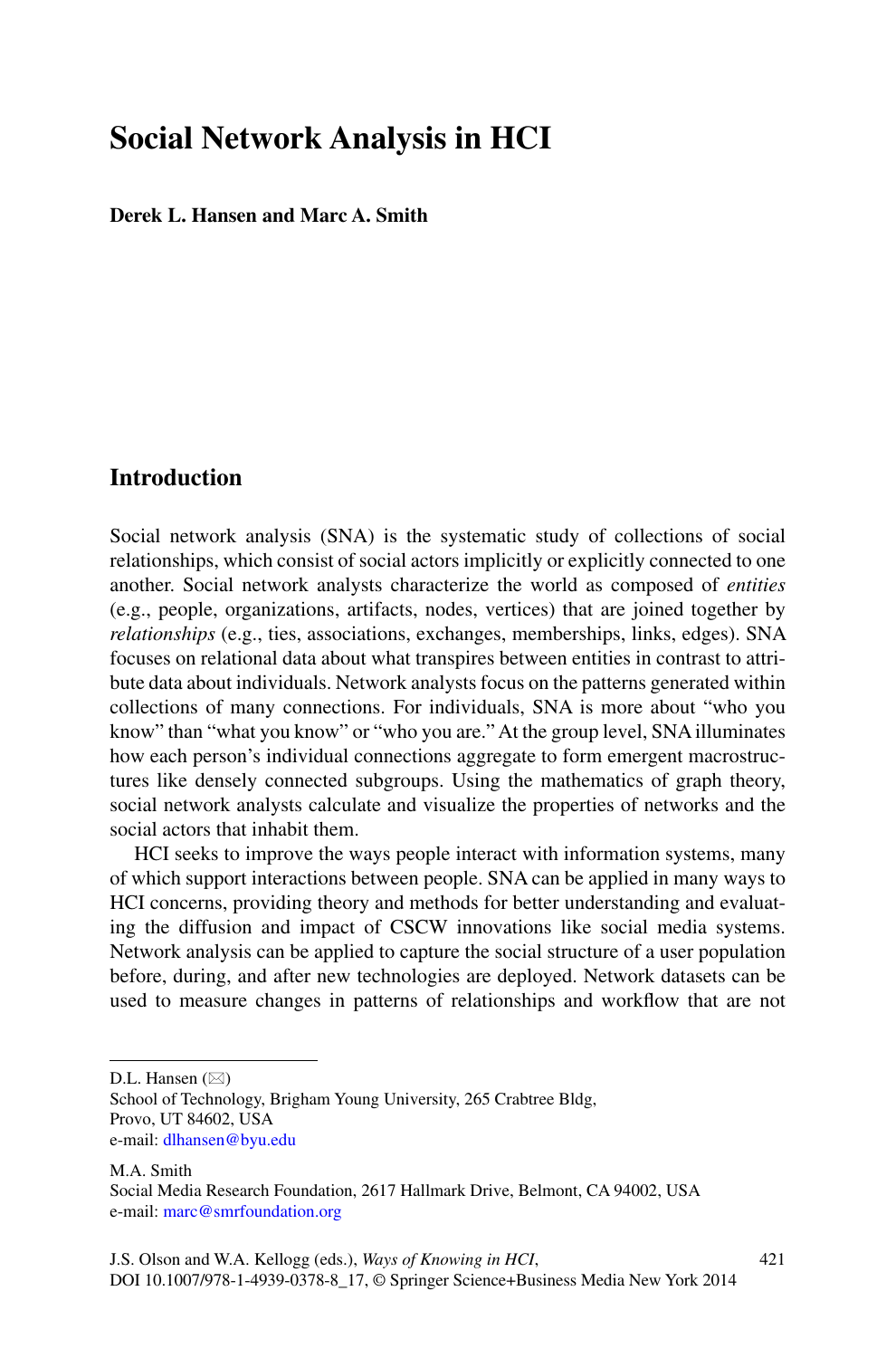visible in more common metrics like counts of users and rates of resource usage. A network perspective distinguishes between simple population growth and the development of important social structures within that population. The success of some systems may depend, for example, on attracting smaller populations of users who create a denser web of connections than systems that attract larger but more sparsely connected populations (see Ren & Kraut, in this volume). Attracting users in the first place is another HCI concern for which network methods can be useful. For example, SNA can help identify potential influencers who occupy strategic positions in existing networks who can recruit new users most effectively.

 Social networks have formed for as long as people have interacted, traded, and engaged with one another. While social networks have existed long before the Internet, recent social networking services, such as Facebook and LinkedIn, support the creation of large, distributed, real-time social networks. When these services are used, they often generate data that is valuable for basic and applied research purposes. Prior to the widespread use of digital information systems, generating records of social interactions was challenging. In the era of pencil and paper data collection, datasets were often subjective, small, and time bound. Today, many legal, financial, educational, recreational, and personal communication systems generate the materials needed to analyze webs of human relations. Social networks are present in collections of e-mail, instant messaging, text messages, phone call logs, hyperlinks, message forum posts and replies, wiki page edits, tweets, "pins," video calls, multiplayer games, etc. These activities all generate network data that can be captured at a scale and pace never before possible, opening up new opportu-nities in computational social science (Kleinberg, [2008](#page-24-0)). Network analysis of online interactions is also proving to be a new source of actionable insights for community administrators, marketers, and designers of CSCW systems (Hansen, Shneiderman, & Smith, [2010](#page-24-0)).

 Social media network maps can be a useful way to create a higher level understanding of collections of messages and the connections among authors that form in many information systems. Network maps can reveal divisions between subgroups of users that would otherwise be difficult to perceive. Network metrics can also be calculated for each participant to highlight the few people in key locations in a population, such as network hubs or bridge spanners. Visualization of networks along with calculated metrics can provide useful illustrations and summaries of the shape of a connected population. For example, Fig. [1](#page-2-0) shows a network created from the connections among Twitter users discussing "global warming."

 The graph represents a network of 415 Twitter users whose tweets contained "global warming." There is a green edge for each follows relationship. There is a blue edge for each "replies-to" or "mentions" relationship in a tweet. The tweets were made over the 4-h, 54-min period from Sunday, 11 November 2012, at 13:46 UTC to Sunday, 11 November 2012, at 18:41 UTC. The graph's vertices were grouped by cluster using the Clauset–Newman–Moore cluster algorithm. Each group is presented alone in a box, separated from all other clusters. The graph was laid out using the Harel–Koren Fast Multiscale layout algorithm. The vertex sizes are based on follower values. Visual attributes of this network map display multiple facets of each user and their connections. The size of nodes highlights important people,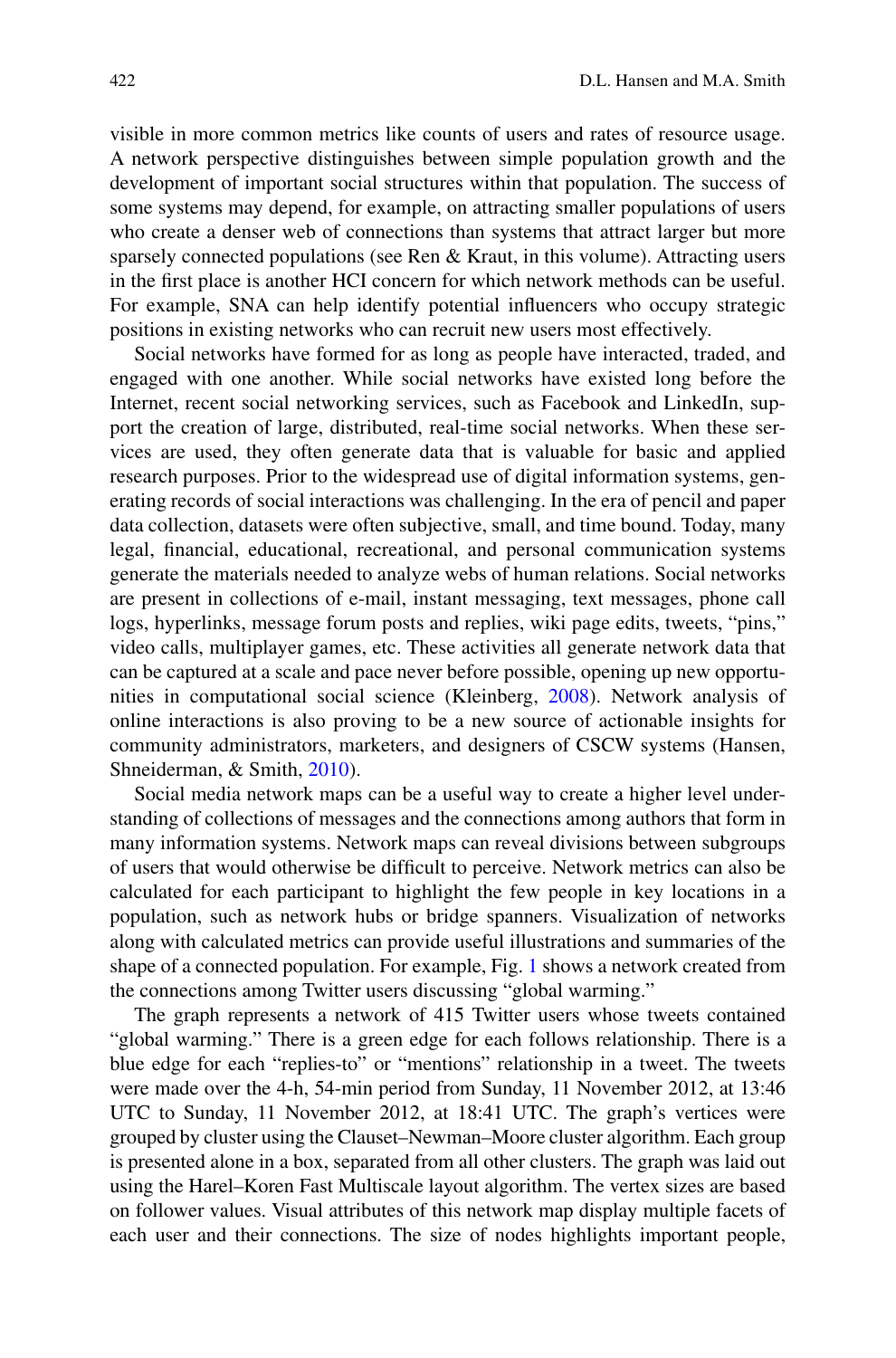<span id="page-2-0"></span>



Created with NodeXL (http://nodexl.codeplex.com) from the Social Media Research Foundation (http://www.smrfoundation.org)

Fig. 1 A social network consisting of Twitter users (*nodes*) who have tweeted the word "global warming" connected to one another based on Follow, Reply, or Mention relationships (edges). Nodes are assigned different colors based on clusters, and hubs with many followers are indicated by size. Labels for each group are derived from frequently mentioned hashtags in the tweets from the users in each cluster. (Color figure online)

while color indicates membership in subgroups that are more densely connected to themselves than to other groups of users. The network is composed of a large connected component of people who are linked together by replying to or following one another. The connected group is subdivided into clusters or subgroups based on relative densities of connections. From analysis of this network and the content associated with it the groups can be labeled to indicate their focus or orientation. In this network climate change deniers are separate from people discussing climate science, sharing few follows, replying, or mentioning connections between the two groups.

## **A Brief History of Social Network Analysis**

 Though social networks are primordial, SNA is a relatively recently developed methodology whose history can be divided into roughly three phases: the foundational phase, the computational phase, and the network data deluge phase. See Linton Freeman's book on the development of SNA for a full treatment of the history of SNA  $(2004)$ .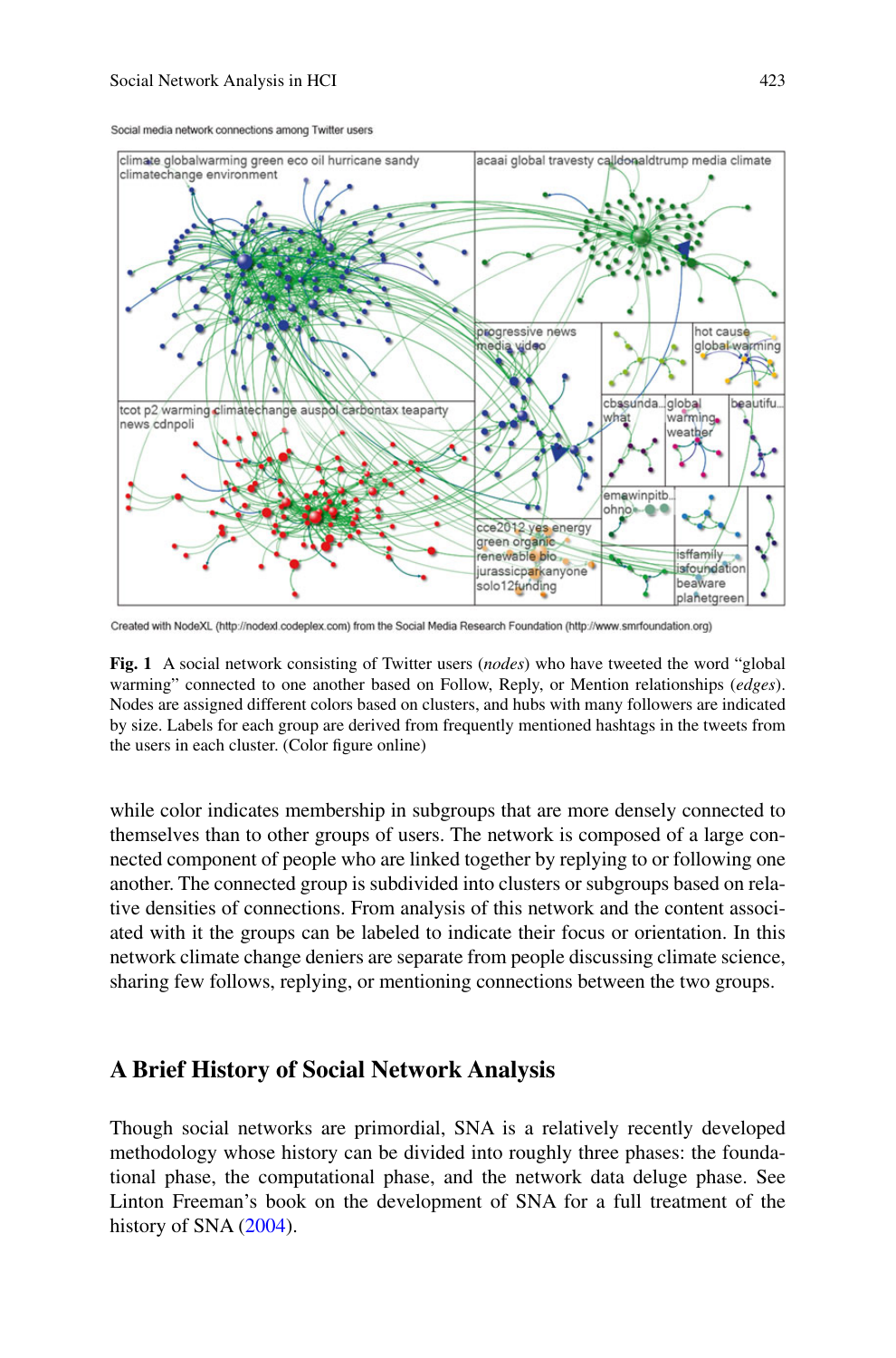The early foundational phase, beginning in the eighteenth century and continuing into the 1970s, focused largely on defining terms and establishing the necessary mathematical graph theory foundation. Very early work by the famous mathematician Leonhard Euler demonstrated the value of using a graph theory representation to solve mathematical puzzles. In the 1950s and 1960s work by Paul Erdős and Alfréd Rényi provided formal mechanisms for generating random graphs that made statistical tests of network properties viable. Meanwhile, sociologists including Auguste Comte and Georg Simmel saw patterns of social ties as the main focus of sociology in contrast to the study of individuals and their attributes. During the 1930s, authors including Jacob Moreno, Lloyd Warner, and Elton Mayo applied formal mathematical methods to describe, analyze, and visualize networks in what was then described using terms such as "psychological geography," "sociometrics," and "sociograms." Stanley Milgram, working in the 1960s, performed his famous "six degrees of separation" study involving chain letters sent across the United States from random people to a stock broker in Massachusetts [\( 1967](#page-25-0) ). The average number of people needed to complete the chains was six, a surprisingly low number that illustrated how closely connected two individuals can be, even in extremely large social networks. In the 1970s, sociologist Mark Granovetter demonstrated the value of a social network approach by showing that "weak ties" (e.g., connections to acquaintances) were a much better source of new jobs than "strong ties" (e.g., family and very close friends) (1973). Later studies showed the "strength of weak ties" in other contexts including learning novel information, marketing, and politics.

 The second major phase of the development of SNA, occurring largely in the 1970s through the mid-1990s, included the creation and systematic use of computational tools and methods. SNA as a methodological approach came into being during this phase, which leveraged the new capabilities of computers to analyze and visualize networks in novel ways. Lin Freeman built early tools for exploring networks (e.g., UCINet along with Borgatti and Everett) as well as identified core "centrality metrics" that provided objective measures of an individual's importance in a given network as described later in this chapter. George Homans developed new techniques for identifying subgroups (i.e., clusters) in networks, while Harrison White developed techniques for finding people that occupy similar network positions (via "structural equivalence"). Sociologist Barry Wellman founded the International Network for Social Network Analysis in 1976, which has served as a hub for social network researchers in a variety of fields ever since. Wellman has argued that SNA is not simply a method but is the core paradigm for explaining social action, particularly in our age of "networked individualism" where our work, community, and familial relationships no longer fi t nicely within densely connected and bounded groups  $(2001)$ . By the mid-1990s SNA was a well-respected approach in numerous fields ranging from organizational behavior (e.g., work by Ronald Burt and Rob Cross) to social psychology (e.g., Alex Bavelas' work) to communication networks (e.g., Noshir Contractor's work) to epidemiology. Perhaps the culminating work of this era is the "SNA bible" *Social Network Analysis: Methods and Applications* by Stanley Wasserman and Katherine Faust (1994), which rigorously summarized decades of research into a coherent mathematical framework, identifying the core metrics and techniques used by SNA tools and researchers today.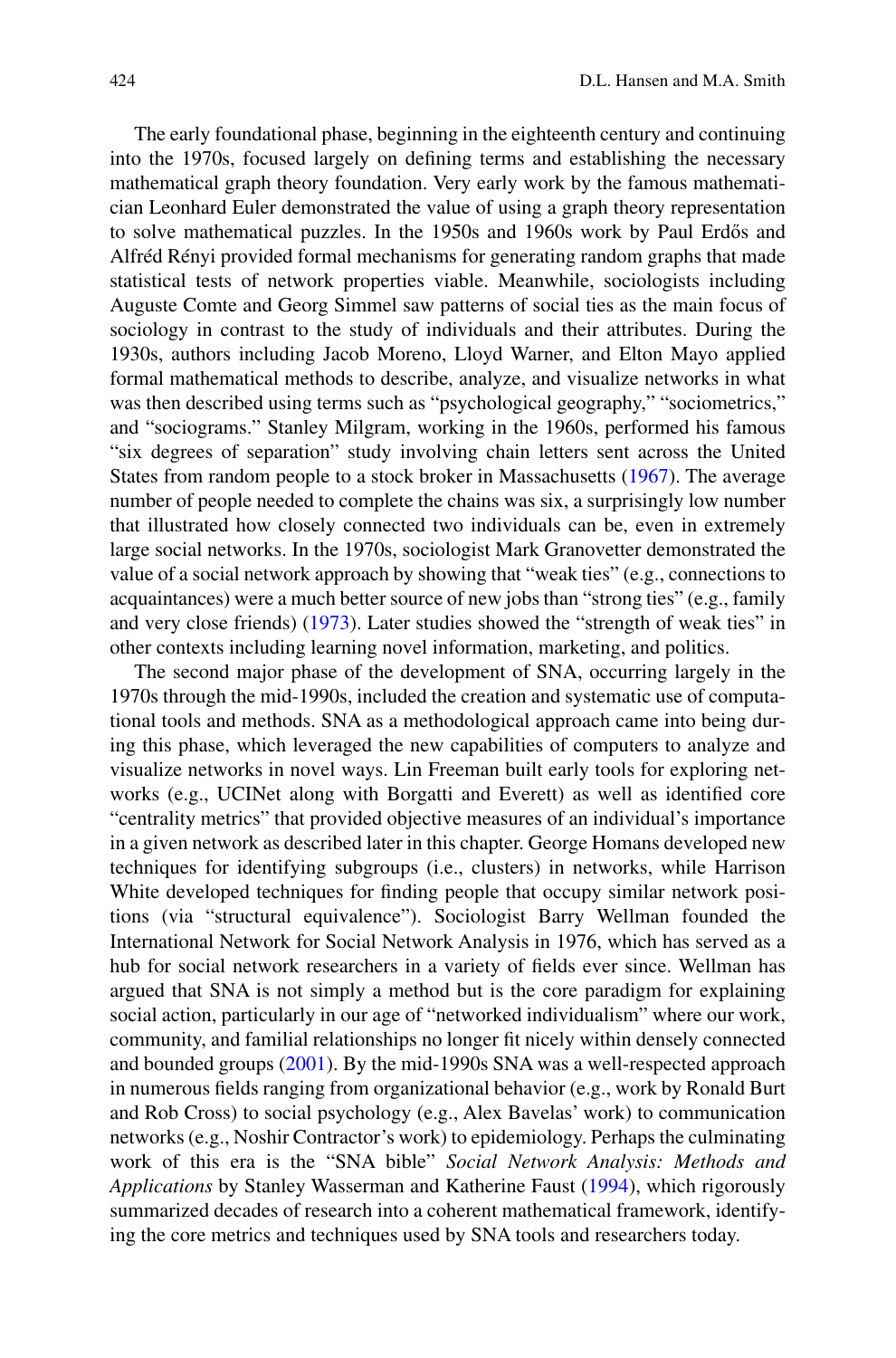The current phase of SNA centers around the deluge of rich network data captured at Internet scale. A wealth of real-time social network data is captured by our everyday use of mobile phones, social networking sites, and commercial transactions. No longer is SNA a purely academic exercise, as corporations, governments, and nonprofit organizations utilize SNA techniques to find criminals, rank Web sites, recommend books, identify influencers, and restructure organizations. Authors such as Lada Adamic, Albert-László Barabási, Bernardo A. Huberman, Jon Kleinberg, Mark Newman, Steven Strogatz, and Duncan Watts have identified theoretical models that explain network generation and dynamics (e.g., see Newman, Barabási, & Watts, 2006; Newman, 2010), shown how information and influence propagate through them, and developed techniques for identifying clusters (i.e., communities) within them. Meanwhile, tools such as Pajek, developed by Vladimir Bagatteli, and the Stanford Network Analysis Platform (SNAP) by Jure Leskovec allow analysis of social networks at a scale never before possible. Other tools such as NodeXL and Gephi have focused on supporting SNA novices in their attempts to visualize small- to medium-sized networks. Computational social scientists have seized the moment by mining data from Facebook, Instant Messaging services, and other social media channels to more rigorously substantiate earlier work such as Milgram's 6 degrees of separation study, as described later in the chapter. Meanwhile, Nathan Eagle, Alex (Sandy) Pentland, and David Lazer have pioneered techniques for inferring friendship networks from data captured via mobile devices [\( 2009](#page-23-0) ). No doubt, this phase of SNA will continue to flourish as our social lives become increasingly mediated by technology.

### **Social Network Analysis and Human–Computer Interaction**

 Network analysis is a relatively new methodological and theoretical framework used within the HCI tradition. However, it has become prevalent in recent years, as social technologies have blossomed and tools for analyzing and visualizing networks have become more widely available. In this chapter we focus on how SNA can be used to design, evaluate, and understand CSCW and social media systems. We begin by describing five different goals that HCI researchers and practitioners can use SNA to achieve. We then move on to a discussion of specific questions that SNA can effectively address.

# *Goals of Social Network Analysis for HCI Researchers and Practitioners*

1. Inform the design and implementation of new CSCW systems.

 SNA can characterize the social structure of a population of intended users of a new CSCW system before the system is put in place. Understanding the social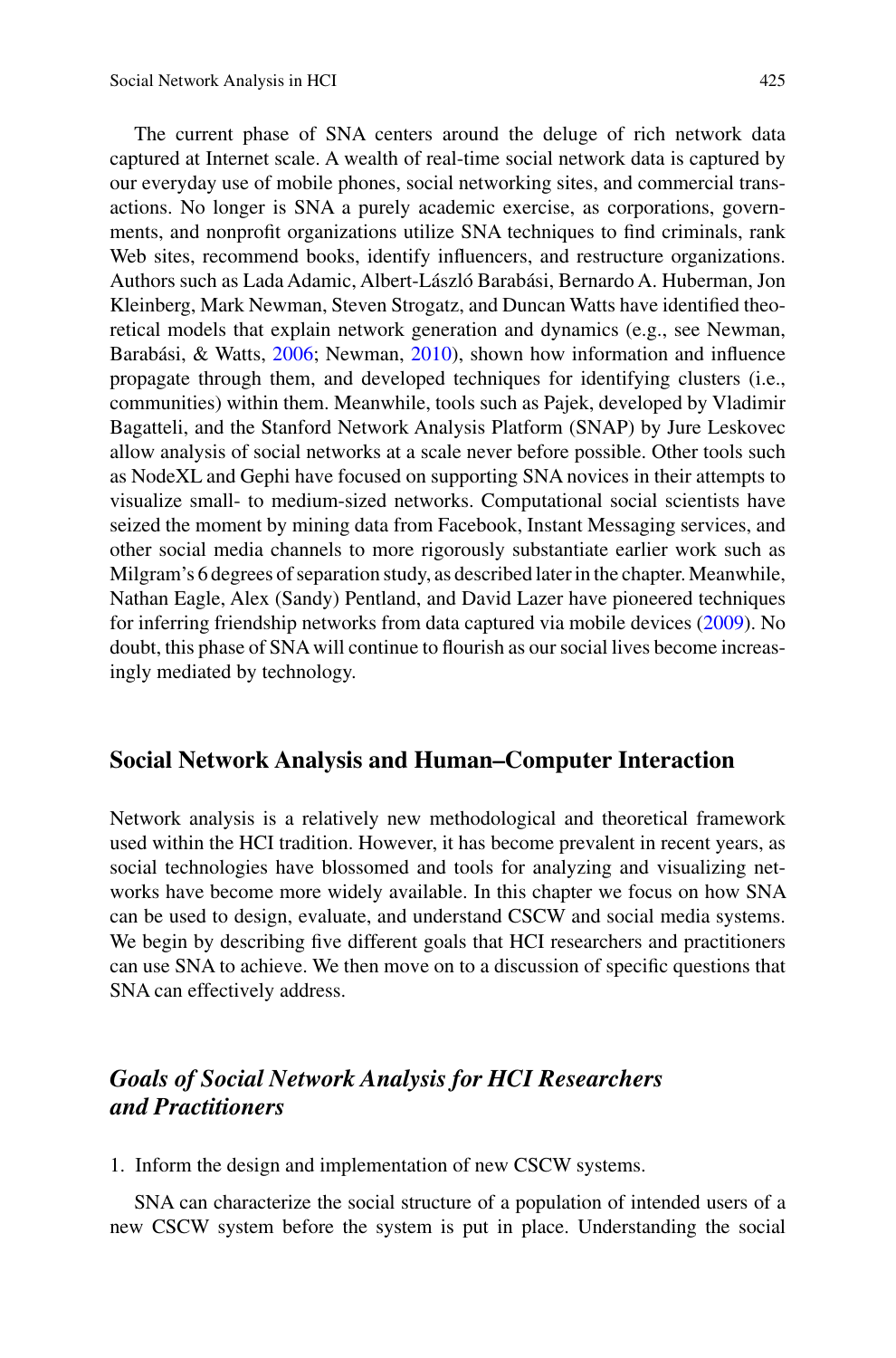network properties of a target user population can help clarify requirements and challenges, leading to better initial designs and implementation strategies. Research has shown that mapping the social network of members of a large organization can help design social and technical strategies to facilitate more effective information flow (e.g., Cross, Parker, Prusak,  $\&$  Borgatti, [2001](#page-23-0)). For example, tools may be needed that identify important bridge spanners or encourage the increased connection of groups that are too disconnected. Those implementing a new CSCW system could use SNA to identify, educate, and leverage those who will influence the maximal spread of adoption through the network to assure its rapid, effective use (Kempe, Kleinberg, & Tardos,  $\hat{E}$ , [2003](#page-24-0)) or help others to know how to use a new technology (Eveland, Blanchard, Brown, & Mattocks, [1994](#page-23-0) ).

Data for these analyses may come from network surveys (Marsden, [2005](#page-25-0)) or from existing data sources such as communication exchanges (e.g., e-mail, phone logs, IM, texts). Networks from these sources can characterize existing social structures and establish a baseline for measures of the impact of new CSCW systems (Goal #3). Furthermore, individuals with unique and important network positions can be identified and interviewed or observed as part of a comprehensive contextual inquiry process (Beyer & Holtzblatt, 1997).

2. Understand and improve current CSCW systems.

 SNA of data from existing CSCW systems can illustrate the ways current features are utilized by users in different locations in the network. For example, the phenomenon of "unfollowing" someone on Twitter is partly explained by the social network structures of those involved (Kivran-Swaine, Govindan, & Naaman, [2011 \)](#page-24-0). Basic understanding of the pattern of user interactions can often inform the future design of social and technical improvements to CSCW systems. For example, network analysis of a technical support message board forum can help identify those who fill vital roles, such as "Answer Person" (Welser, Gleave, Fisher,  $\&$  Smith, 2007). Community administrators can court these people to encourage them to remain active.

 SNA may help community managers understand what is happening in largescale communities where reading through even a meaningful sample of the content is not feasible. For example, a subgroup of users labeled "Theorists" was identified using network analysis techniques from among hundreds of thousands of Lostpedia wiki editors (Welser, Underwood, Cosley, Hansen, & Black, 2010). Knowing this subgroup exists could allow designers to develop tools that meet the particular needs of subpopulations, such as page templates that help systematically compare the competing theories. Similarly, unique social structures were found in Wikipedia's "breaking news" articles, which lead to insights about how people coordinate and potential designs to improve such work (Keegan, Gergle, & Contractor, 2012). Recently, several studies have developed recommendations for improving virtual reality games based on network analysis of guild networks and social interaction patterns (Ducheneaut, Yee, Nickell, & Moore, 2006; 2007). Other studies have shown variations in network structure by different users (e.g., teens and older adults) of the same discussion forum software (Zaphiris & Sarwar,  $2006$ ). Network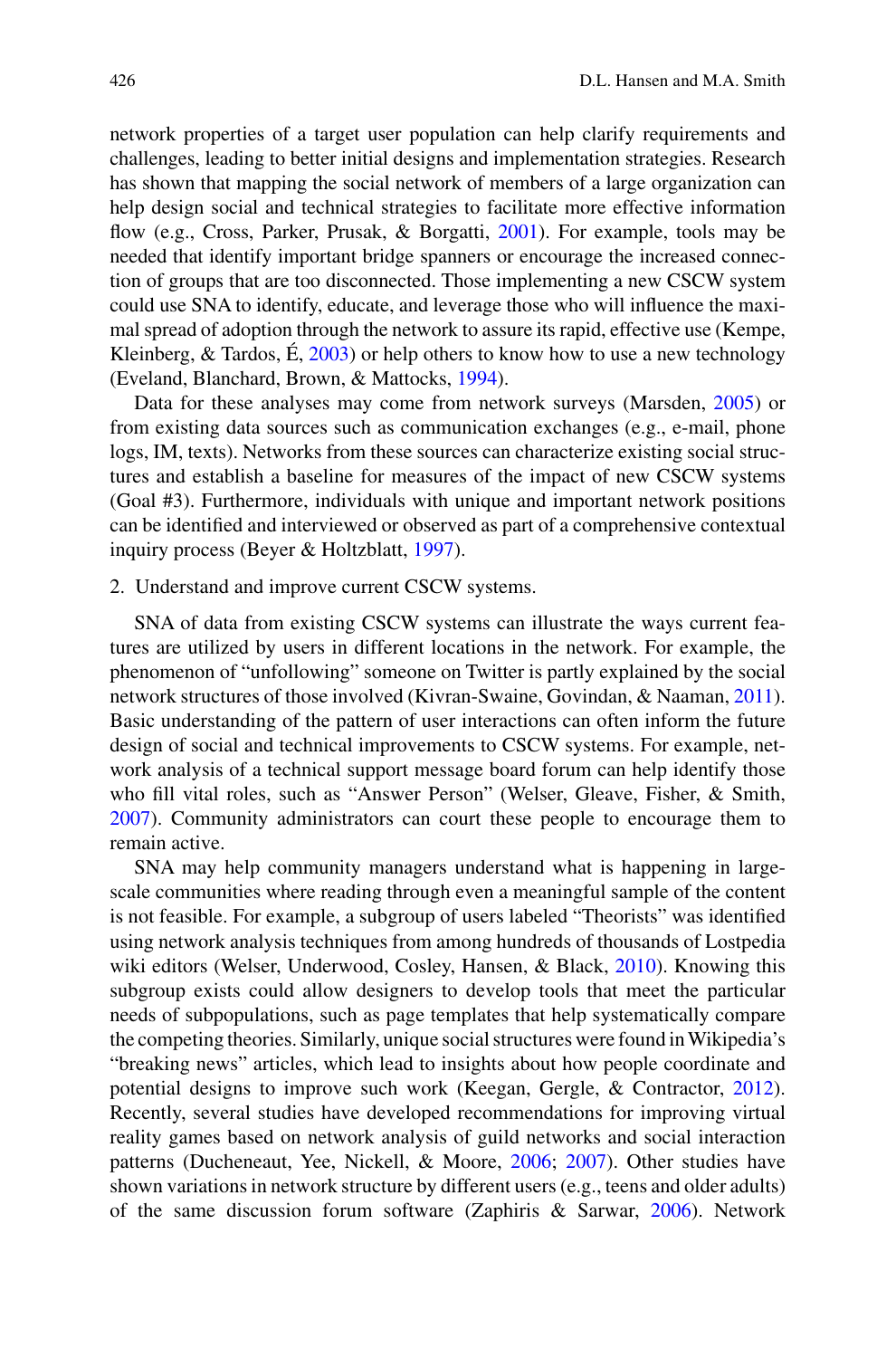methods that identify subpopulations can offer customized interfaces and services to different groups of users, using the history of other users in the same group as a guide. Education researchers have shown how students use different social features to interact within small groups and class-wide, with implications for system design and instructional strategies (Haythornthwaite, [2001](#page-24-0)). Work that shows separation between subgroups (e.g., conservative and liberal bloggers or readers) (Adamic & Glance, [2005](#page-22-0)) could be used to design tools that recommend posts that would increase cross-pollination of ideas (Munson & Resnick, [2010](#page-25-0)).

### 3. Evaluate the impact of CSCW system on social relationships.

 SNA can be used to evaluate the impact of a CSCW system on the existing social structure of a population. Many CSCW systems are designed to, at least in part, influence the social relationships of those who use the system. Corporate intranets help employees find internal experts; online exchange markets match buyers and sellers; online community sites hope to develop sustainable communities around their niche topic; and collaboratories aim to facilitate scientific collaboration. Measuring the changes in aggregate and person-specific network metrics can help systematically evaluate the effectiveness of such systems. For example, the impact of CSCW systems designed to maintain weak ties between dispersed occupational communities could be measured (Pickering  $&$  King, [1992](#page-25-0)). Indeed, increased use of an internal, corporate social networking site has been shown to be positively associated with bonding relationships, sense of corporate citizenship, interest in connecting globally, and access to people and expertise (Steinfield, DiMicco, Ellison  $\&$ Lampe,  $2009$ ). Evaluation can also be performed to assess the impact of a specific feature or social intervention. For example, the impact of an online "icebreaker" activity could be assessed by looking at changes in the network (e.g., network density) before and after. The majority of work in this arena relates to structuring social networks within organizations to improve knowledge creation, sharing, and innova-tion (e.g., Cross, Parker, & Borgatti, 2002; Borgatti & Foster, [2003](#page-23-0); Müller-Prothmann, 2006). However, education researchers are also using network data to identify students using online course management systems that may be in need of extra support (Dawson, 2010).

Data for evaluation assessments may come from offline network surveys, existing communications (e.g., e-mail) captured over time, or system usage data (e.g., friendship or follow relationships). For large-scale evaluations, SNA can be used as part of a mixed method approach. For example, SNA can be used to identify individuals to interview based on their network positions (e.g., those with high, medium, and low network centrality; those from different subgroups).

#### 4. Design novel CSCW systems and features using SNA methods.

 SNA can be used as input to new CSCW systems and features. A growing number of research prototypes and innovative products leverage SNA metrics and methods to provide enhanced functionality. For example, a tool that recommends potential friends on a social networking site can use network properties to help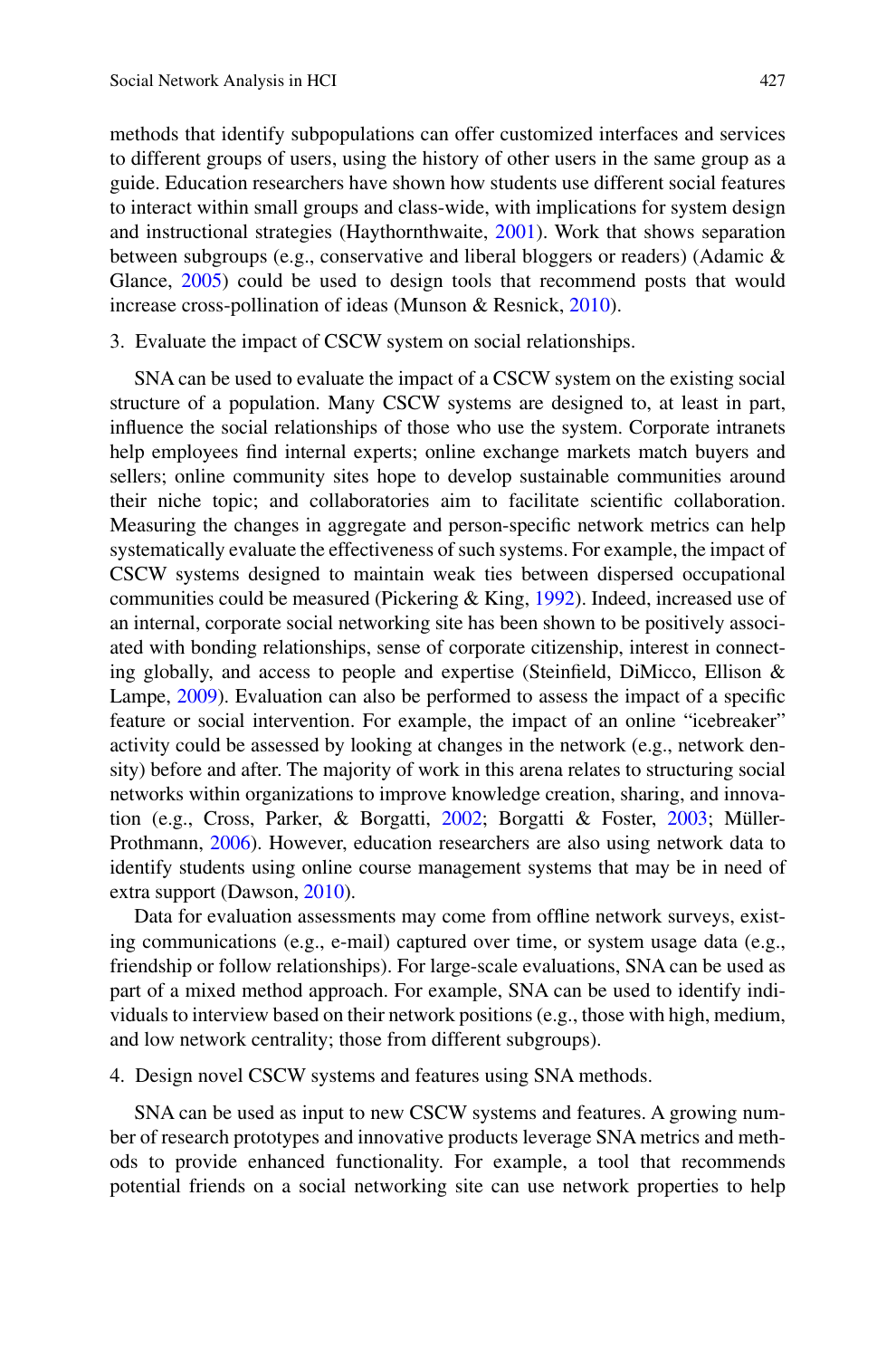identify likely candidates (Chen, Geyer, Dugan, Muller, & Guy, 2009). SNA has been used to help identify experts in technical support groups (Zhang, Ackerman, & Adamic, [2007](#page-26-0)) and organizations (Ehrlich, Lin, & Griffiths-Fisher, 2007; Perer & Guy, 2012), though early work showed that users often did not trust that their personal friends were the best experts (McDonald, [2003 \)](#page-25-0). Early work showed that social structure coupled with temporal patterns could be used to develop situated awareness tools (Fisher & Dourish, [2004](#page-24-0)). More recent work has used SNA to identify political tendencies of the followers of different news agencies on Twitter (Golbeck  $&$  Hansen, 2011), a technique that could be used for tools that personalize news or present alternative views. Tools have been developed that leverage network analysis and visualization to help gain insights into large datasets, such as published literature on a topic (Chau, Kittur, Hong, & Faloutsos, [2011 \)](#page-23-0). A novel feature that would show network diagrams of researchers who use similar queries in Citeseer has been proposed to help identify potential collaborators and research communities (Farooq, Ganoe, Carroll, & Giles, [2007](#page-23-0) ). Recent work has explored the theoretical and practical design implications for promoting "social translucence" within directed social network systems, such as Twitter, where users can only see a portion of the social space, unlike chat rooms and discussion forums where everyone is vis-ible to everyone else (Gilbert, [2012b](#page-24-0)). Related work has proposed novel information dissemination strategies that leverage social networking sites and semi-anonymity, such as "veiled viral marketing" (Hansen & Johnson, 2012). These examples give a flavor of the countless possible uses of SNA to enhance current CSCW systems, making this a particularly ripe area of research.

### 5. Answer fundamental social science questions.

 Network analysis of data from CSCW system can be used to address fundamental questions about the nature of social relations. This research is part of the growing fi eld of "computational social science," a set of techniques that use computational techniques to address core social science questions in novel ways. Because so much data is automatically captured via social media, they provide new opportunities to test hypotheses and theories at a much larger scale than previously possible. For example, Leskovec and Horvitz analyzed data from 180 million Microsoft Instant Messenger users finding an average path length of 6.6 between users, strikingly close to Milgram's original 6 degrees of separation work (2008). More recent work based on Facebook shows an average path length of just under five (Ugander, Karrer, Backstrom, & Marlow, [2011 \)](#page-25-0). Another example is a study of Facebook (Bakshy, Rosenn, Marlow & Adamic, 2012), which helped support and extend Granovetter's original work  $(1973)$  that showed the importance of weak ties. Other work predicts the strength of ties between individuals based on their social media interactions (Gilbert, [2012a](#page-24-0); Gilbert & Karahalios, 2009) or mobile phone usage patterns (Eagle, Pentland, & Lazer, [2009](#page-23-0)). Such data can support further large-scale studies of social networks by reducing the need for raw data collection from users. Other studies are looking at the factors that lead to the sustained growth or death of online communities, such as the initial network structure (Kairam, Wang, & Leskovec, 2012).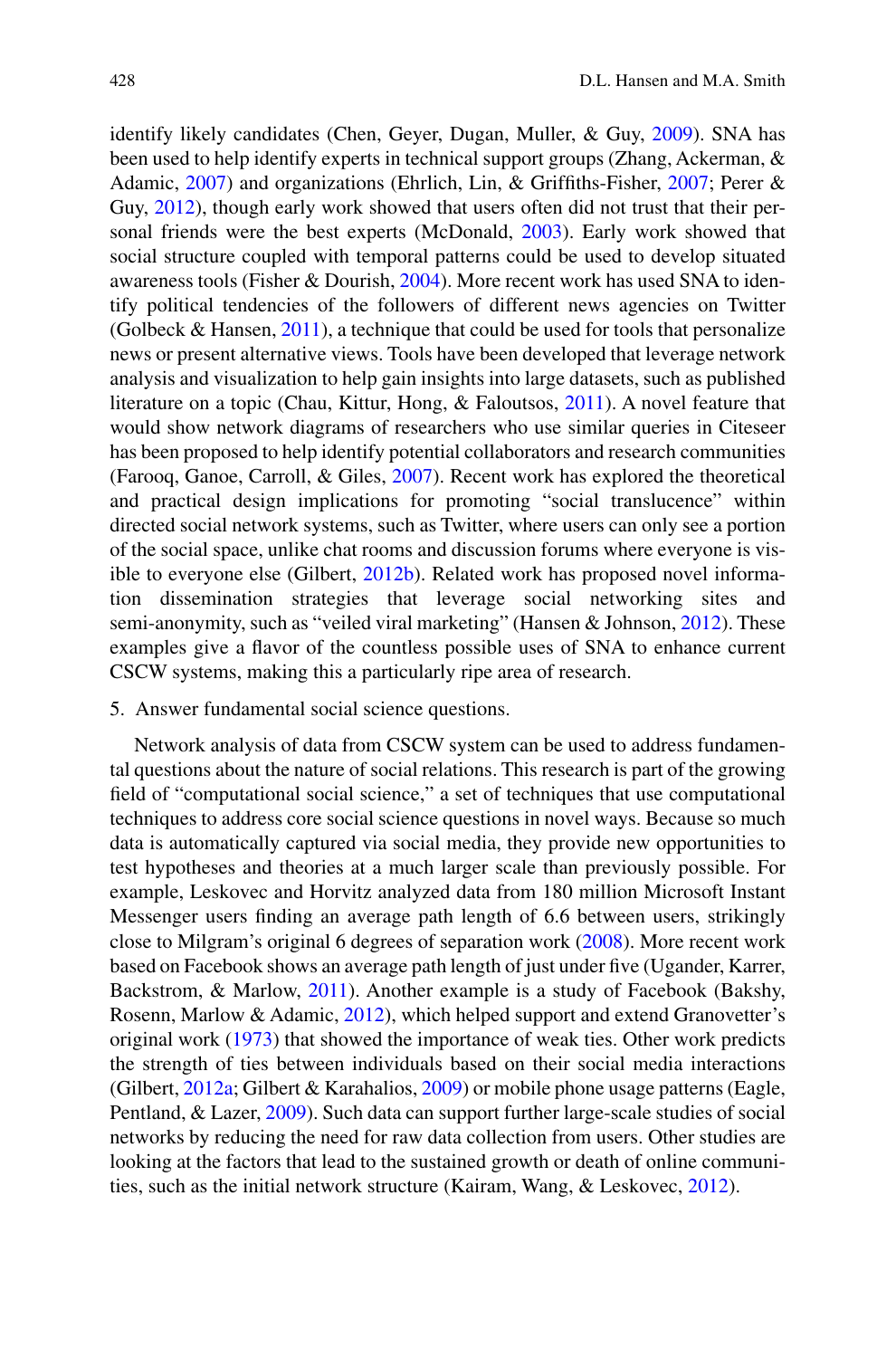# **Social Network Analysis Questions**

SNA has been used to address a wide variety of questions in dozens of fields. While these questions vary considerably, they all share an emphasis on understanding social structures and how those structures influence outcomes of interest. SNA is designed to answer several types of specific questions as the categorized lists below illustrate.

# *Questions About Individual Social Actors*

 Often, network analysts are interested in identifying individuals who play an important, prominent, or unique role within a particular social network. Analysts use "centrality metrics" and "equivalence metrics" to address these questions. Some example questions include the following:

- Who are the most popular individuals in a network (e.g., network hubs)?
- Which individuals have the most influence?
- Who is a bridge spanner between different subgroups of users?
- If one is trying to disrupt a network, who should be removed?
- Are there different types of social actors that can be identified by unique network patterns? Who fills those social roles?

# *Questions About Overall Network Structure*

 Many questions relate to the overall structure of complete networks, such as the network of all Facebook users or all employees of an organization. Instead of focusing on the position of individuals within the network, these questions focus on the overall distribution. Analysts use "community detection algorithms" (i.e., network clustering algorithms) and a variety of "aggregate network metrics" to answer these questions. Some example questions include the following:

- How interconnected are a group of social actors (i.e., how dense is the network)?
- What is the distribution of individual network properties or social roles? For example, are there only a small percentage of "hubs" with a majority of "isolates"? Are there "enough" people that fill certain social roles?
- Are there subgroups of highly connected users (i.e., clusters, cliques)? If so, how many? And what is their relationship to one another? How do they differ from one another?
- What network properties or *motifs* (i.e., recurring network patterns) are related to social outcomes of interest? For example, what are the network structures of highly efficient groups, teams, businesses, and markets?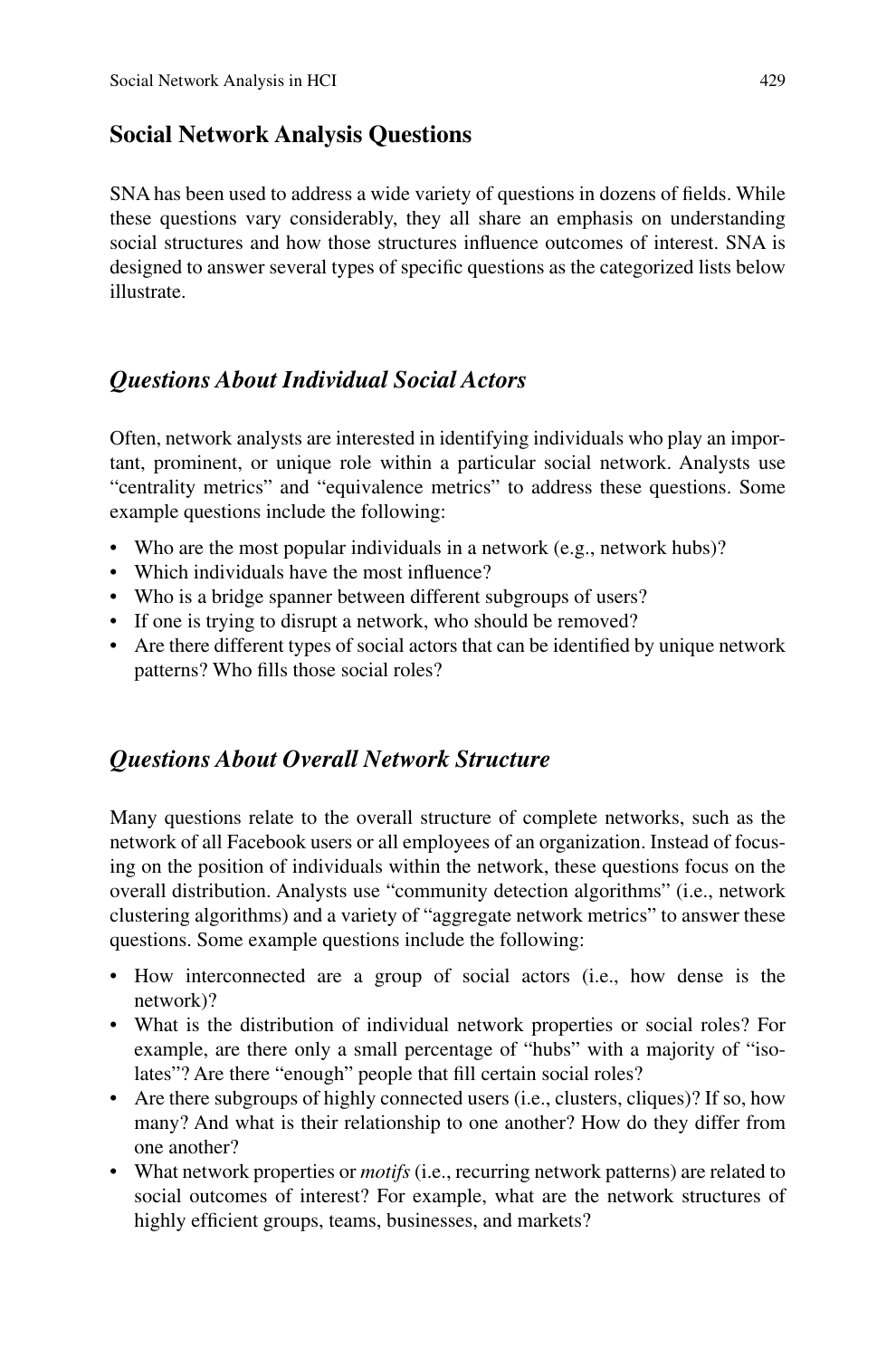# *Questions About Network Dynamics and Flows*

 Other questions look at how networks change over time (i.e., network dynamics) or how information, objects, and attributes flow through networks (e.g., information diffusion, technology diffusion). Some example questions include the following:

- How do the structures of social relationship vary over time? For example, does the network become more interconnected or diffuse with use of a CSCW system?
- How does the importance of specific individuals, social roles, or clusters change over time? For example, does an intervention designed to bring separate subgroups together have the intended effect?
- How does information spread through a network (e.g., Twitter)? How can information propagation be catalyzed or minimized? What other attributes spread through a network?
- How does the use of new technologies spread through social networks? Who influences adoption of technology the most?

# **Performing Social Network Analysis**

 Despite the many types of analyses that can be performed, there is a common set of key steps including identifying the goals of the analysis, gathering data, and visualizing and analyzing the data using various network analysis software programs. This is a highly iterative process (Hansen et al., 2009). Analysts refine their goals after realizing the limitations of their datasets. Exploratory visualizations help identify the types of quantitative analyses that should be performed. And, additional data is often needed to validate or refute preliminary results.

# *Identify Goals and Research Questions*

 HCI researchers use SNA to accomplish a variety of high-level goals, each of which includes a large number of potential subgoals and research questions. It is essential that analysts hone in on a few critical goals and turn them into specific research questions, lest they spend unreasonable amounts of time aimlessly meandering around the data. Having said that, within HCI, SNA is often exploratory in nature and as with some types of qualitative research, analysts may only recognize what they are looking for once they see it. Often, after a preliminary analysis of initial data the questions are refined, another round of data collection is completed, and a final analysis is performed.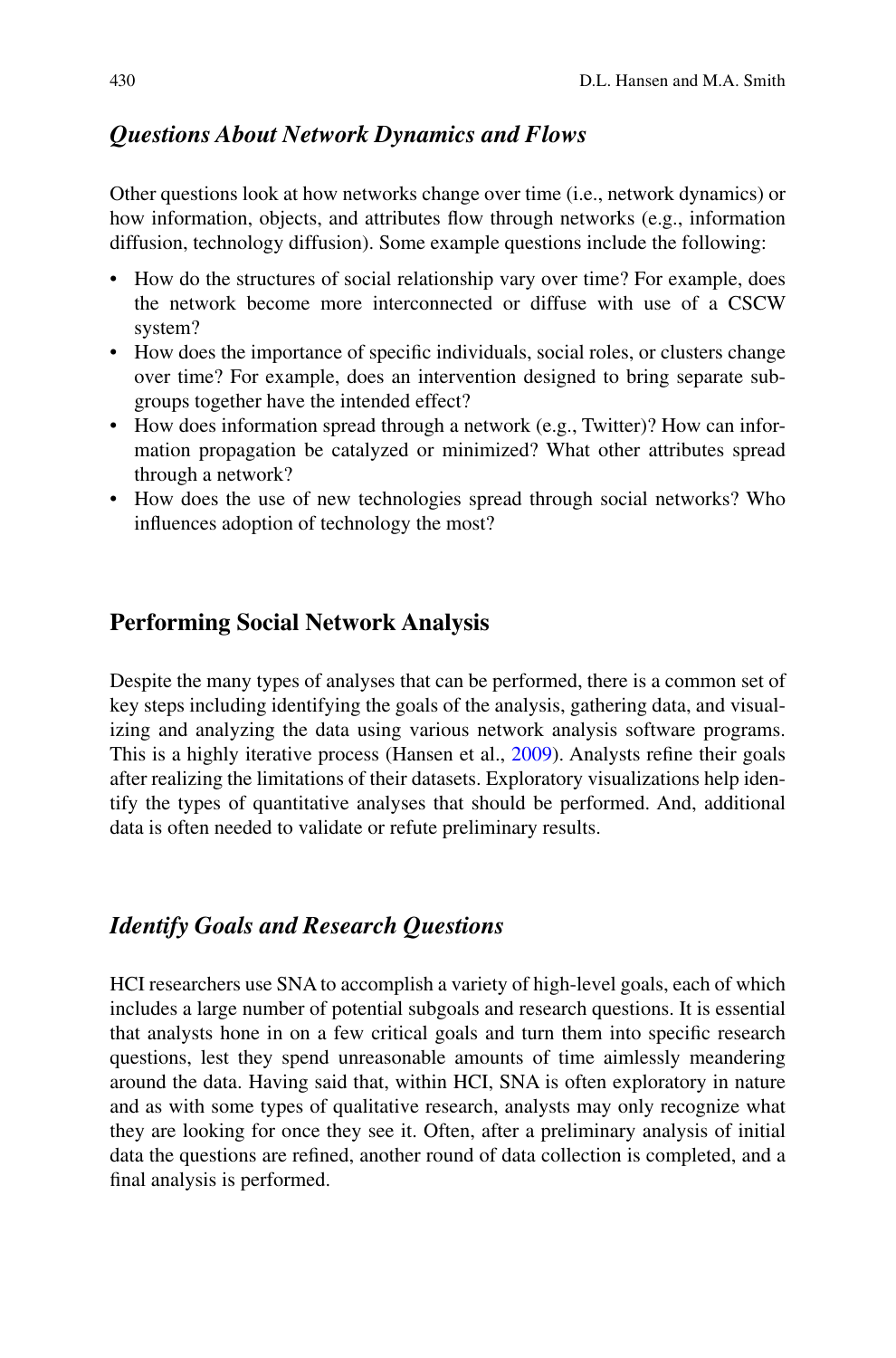| Data source                                                       | Comments                                                                                                                                                                                                                                                                                                                                                                                                                          | <b>Effort</b> level |
|-------------------------------------------------------------------|-----------------------------------------------------------------------------------------------------------------------------------------------------------------------------------------------------------------------------------------------------------------------------------------------------------------------------------------------------------------------------------------------------------------------------------|---------------------|
| Raw data from<br>system usage<br>(e.g., database<br>or XML files) | If you have access to the source data for a CSCW system<br>(e.g., you are hosting it), you can query the data directly<br>in highly customizable ways                                                                                                                                                                                                                                                                             | Medium-high         |
| Network survey                                                    | Network surveys ask people to manually characterize their<br>relationships with other people (e.g., "list (or select) the<br>people you turn to most often for answers to technical<br>questions"). These can be administered via paper or,<br>more commonly, via specialized network survey<br>software (e.g., Network Genie), which may generate lists<br>of employees based on existing databases or manually<br>entered names | High                |
| Application<br>programming<br>interfaces<br>(APIs)                | Most major social Web sites such as Facebook, Twitter, and<br>YouTube have APIs that allow programmers to request<br>data. You may need to register first, and you will often<br>be restricted to data they make available                                                                                                                                                                                                        | Medium-high         |
| Screen scraping                                                   | If APIs are not available for a site you can write custom<br>Medium-high<br>screen scraping software or use existing tools (e.g.,<br>VOSON), though legal restrictions may apply (e.g., the<br>site's privacy policy)                                                                                                                                                                                                             |                     |
| Network analysis<br>importer tools                                | Some network analysis tools allow users to import data<br>from third-party sites (e.g., Facebook, Twitter). These<br>tools may show up as import wizards (NodeXL),<br>plug-ins (Gephi), or stand-alone network data capture<br>tools (NameGenWeb Facebook App)                                                                                                                                                                    | Easy                |
| Existing datasets                                                 | An increasing number of existing network datasets are being Easy<br>made freely available. Examples include the Enron<br>e-mail network, Amazon-related items, and blog<br>networks (see http://snap.stanford.edu/data/ for more)                                                                                                                                                                                                 |                     |

 **Table 1** Key sources of network data

# *Collect Data*

 The next step is to collect the data needed in order to achieve the desired goal or answer the designated research questions. Below is a description of the sources of network data, different types of network data, and ways of representing network data.

### **Sources of Network Data**

Depending on the specific data needs, collecting data may take considerable effort or be as easy as checking the appropriate boxes in an import wizard of an SNA software tool such as NodeXL. Table 1 shows the key sources of data that can be used in network analysis. Those that require more effort typically allow for more flexibility in the specific types of data that are collected.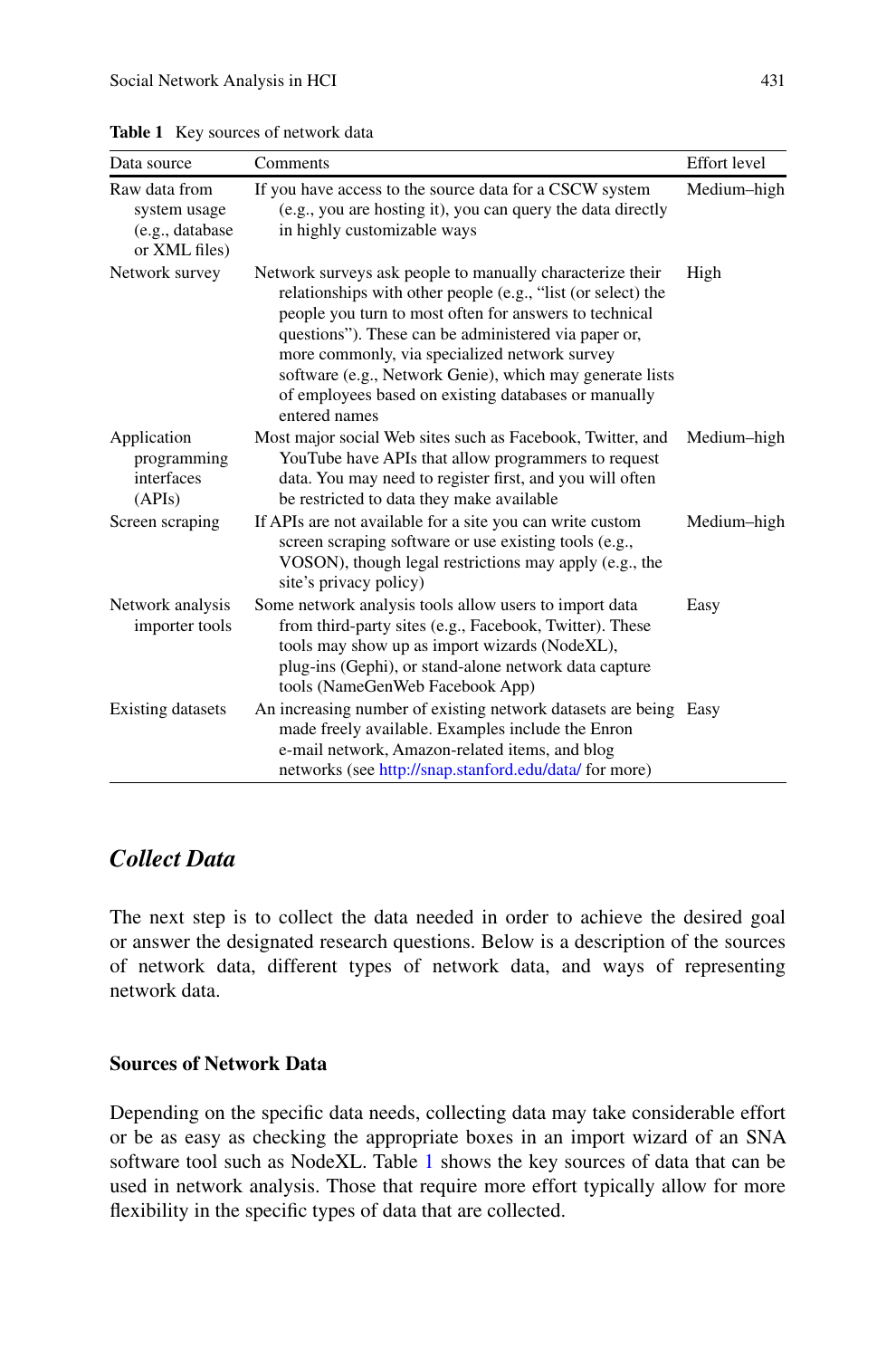### **Types of Social Networks**

There are many types of networks. The specific type of network will determine how to appropriately analyze, visualize, and interpret the data. The type of network is determined by the underlying phenomena it represents. For example, a network of Twitter Following relationships is different from a network of Facebook Friendships because Facebook friendships must be mutual (if you are my Friend I am necessarily your Friend), while Twitter follow relationships do not have to be mutual (I can Follow you without you Following me).

 Below is a brief description of the key terminology used to characterize networks.

- *Directed Versus Undirected.* Directed networks represent phenomena where the connection between two nodes is not necessarily reciprocated. Examples include communication networks (e.g., I send you an e-mail; you reply to my forum post), exchange networks (e.g., I sell you something), and awareness or following networks (e.g., I follow your updates). Undirected networks are always mutual, for example, friendship networks (such as on Facebook where one cannot friend another person without their consent) and affiliation networks (e.g., we are connected because we are affiliated with the same organization or we both edit the same wiki page).
- *Weighted Versus Unweighted.* Some edges have values associated with them. For example, edges in an e-mail network are "weighted" based on the number of messages one person sends to another person, while a wiki coedit page network is weighted based on the number of pages two people have both edited. Other edges are binary; they either exist or they do not. For example, Facebook friendships and Twitter follow relationships do not have weights.
- *Multiplex Networks.* Multiplex networks include multiple types of edges. For example, a network that connects people together based on their communication via e-mail, phone, and face-to-face interactions would include three distinct types of edges. This could be analyzed and visualized as a single multiplex network or as three distinct networks.
- *Unimodal and Multimodal Networks.* Many social networks, called unimodal networks, include only one type of node. For example, all the nodes represent people. Or, all of the nodes represent organizations. In contrast, multimodal networks include more than one type of node. For example, a network may include people who are connected to organizations or another network may include people who are connected to wiki pages they have edited. If there are only two types of nodes we call the network bimodal, which is a subset of the more general multimodal concept. Many bimodal networks, called bipartite networks, have one type of node (i.e., people) connected to another type of node (e.g., organizations) without any edges connecting nodes of the same type (e.g., people to people). These bipartite networks can be transformed into unimodal networks. For example, the person-to-organization network can be transformed into a person-to- person network where people are connected by a weighted edge that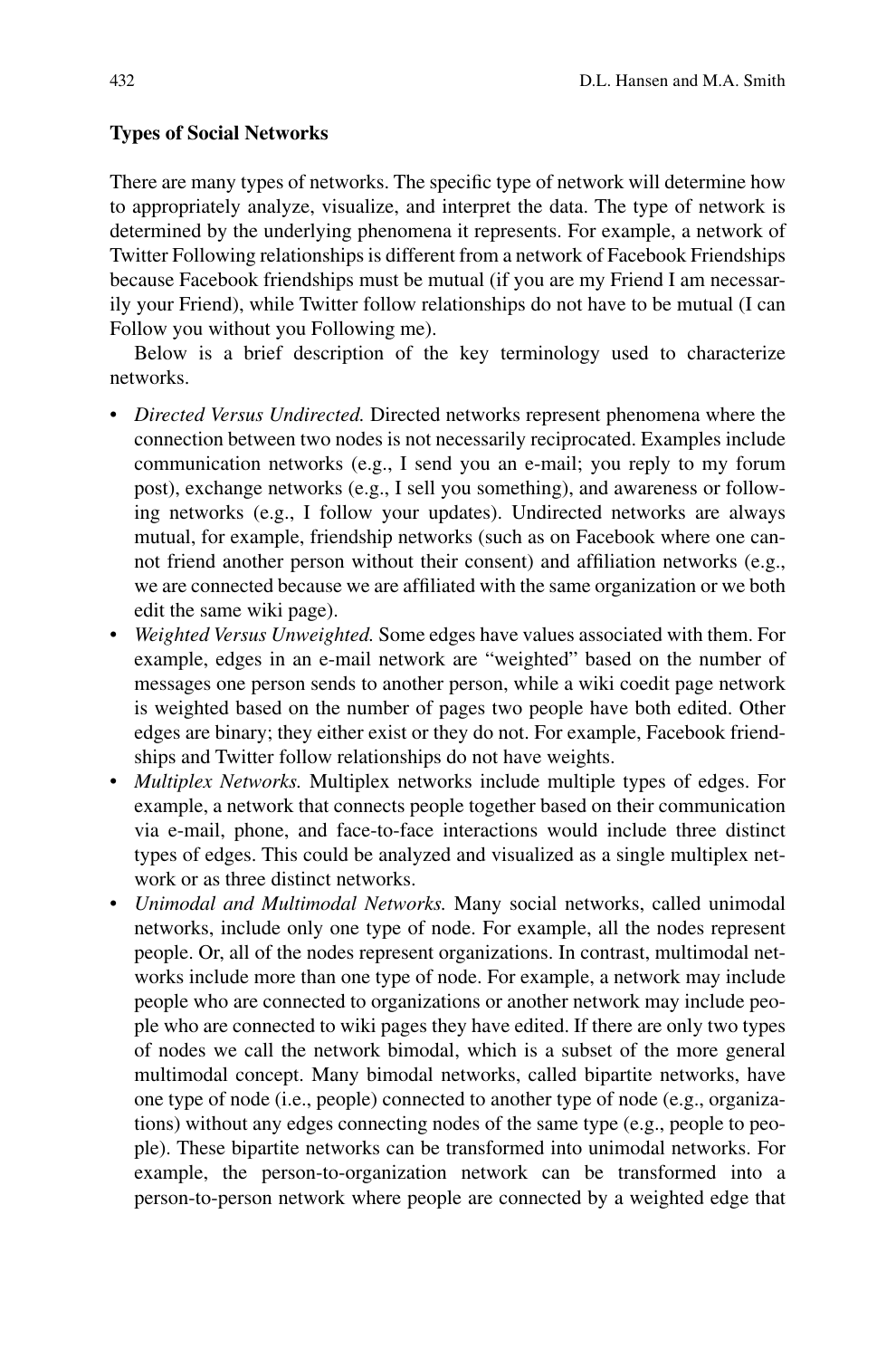

 **Fig. 2** Three ways of representing network data

represents the number of organizations they are both a part of. Conversely, an organization-to-organization network could be created where a weighted edge represents the number of people who are part of both organizations.

• *Partial Networks.* In practice, it is not practical or useful to collect data on an entire network (e.g., all Facebook users). Instead, analysts create partial networks in a variety of ways. One approach is to create an "egocentric network," which includes a single node (called "ego") and all of the nodes that ego is directly connected to (called "alters"). When the connections between alters are also included, the graph is called a 1.5 degree network. Adding ego's "friends of friends" makes it a 2.0 degree network and so forth. Other techniques for creating partial networks include sampling a large network (Leskovec  $\&$  Faloutsos, 2006) or finding some network boundary such as membership in an organization.

 It is important to recognize that a single socio-technical system inevitably includes many types of networks. For example, Facebook includes the obvious friendship network (unimodal, unweighted, undirected), the "people tagged together" network (unimodal, weighted, undirected), the "wall post" network (unimodal, weighted, directed), and the "person-to-group" network (multimodal, unweighted, undirected) to name a few. The choice of which networks to focus on depends on the goals of the particular study.

#### **Representing Network Data**

 Network data is represented in three primary ways: edge lists, matrices, and graphs (see Fig. 2). An "edge list," also called an "adjacency list," contains a row that represents each edge in the network. In directed networks the first column lists the "source" node and the second column lists the "destination" node. Additional columns can be used to describe the type of edge and/or weight of the edge. An adjacency matrix lists each node as a header for both the rows and the columns, with matrix values corresponding to the weights of the edge (or a 1 or a 0 if it is unweighted). Finally, a network graph visually shows the nodes as vertices (e.g., circles or other shapes) and the edges as lines connecting them. Visual attributes can be used to represent edge weights (line thickness or opacity), directionality (lines with arrows), and node types (different shapes).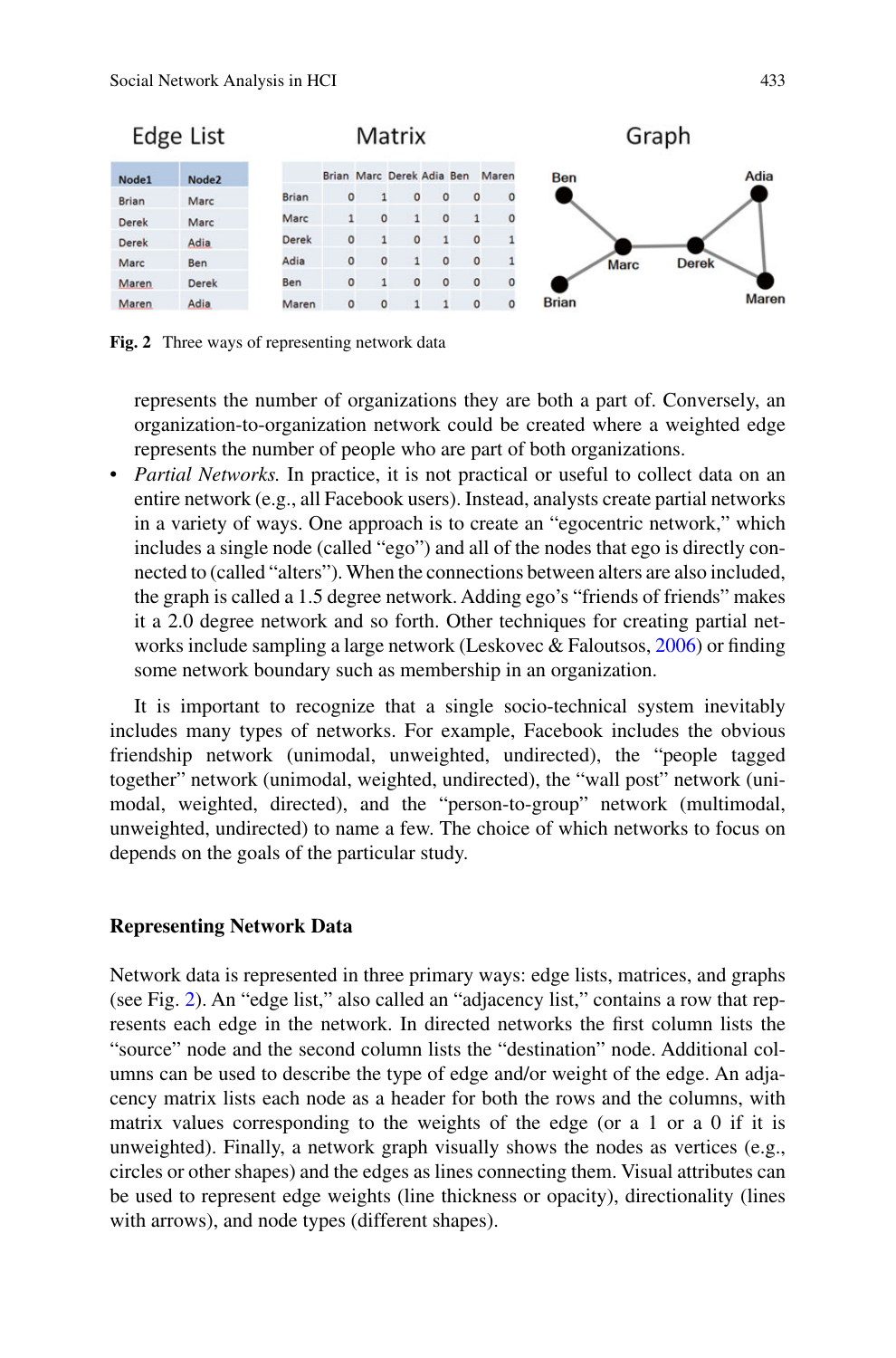In addition to the network data, additional attribute data that describes the nodes and/or edges is often included. For example, you may have data on each person's gender, age, organizational role, membership duration, etc. Network graphs can be customized to help understand how this attribute data maps onto the network. For example, larger nodes could represent online community members who have been around longer. An analysis may reveal that larger nodes are well connected with each other but not with smaller nodes (newer members).

In practice, there are several common network file formats that most network analysis tools can import and read. These include GraphML (.graphml), Pajek (.net), Graphlet (.gml), GraphViz (.dot), and standard text files (.txt or .csv).

### *Analyze and Visualize Data*

 A wide range of analysis techniques can be used to understand and characterize social structures. New network analysis methods, metrics, models, statistical techniques, and algorithms are developed by an ever-growing, highly prolific research community consisting of researchers from a variety of fields. In this section we introduce some of the most commonly used techniques, organized into a handful of major topics within network analysis. Readers looking for comprehensive coverage should look to the additional resources mentioned later in this chapter.

#### **Network Analysis Tools**

 SNA requires the use of specialized software designed to compute network metrics and visualize network graphs. The tool landscape is in constant flux (see [http://](http://en.wikipedia.org/wiki/Social_network_analysis_software) [en.wikipedia.org/wiki/Social\\_network\\_analysis\\_software](http://en.wikipedia.org/wiki/Social_network_analysis_software) for a comprehensive list). Table [2](#page-14-0) describes five of the most commonly used tools in order of their sophistication.

### **Node-Specific Metrics: Focusing on the Trees**

 Analysts often want to characterize how important an individual is within a particular social network. Of course, there are many different ways that a person may be important. One person may be popular, another may serve as a bridge spanner between otherwise separate groups, and yet another may be connected to popular people despite having few connections of their own. Each of these is important in a different way.

 Network analysts have developed a set of quantitative measures called "centrality metrics" to represent these various types of importance. The most commonly used centrality metrics are shown in Table 3. Several of them use the idea of the "distance" between two social actors, which is measured by the number of edges on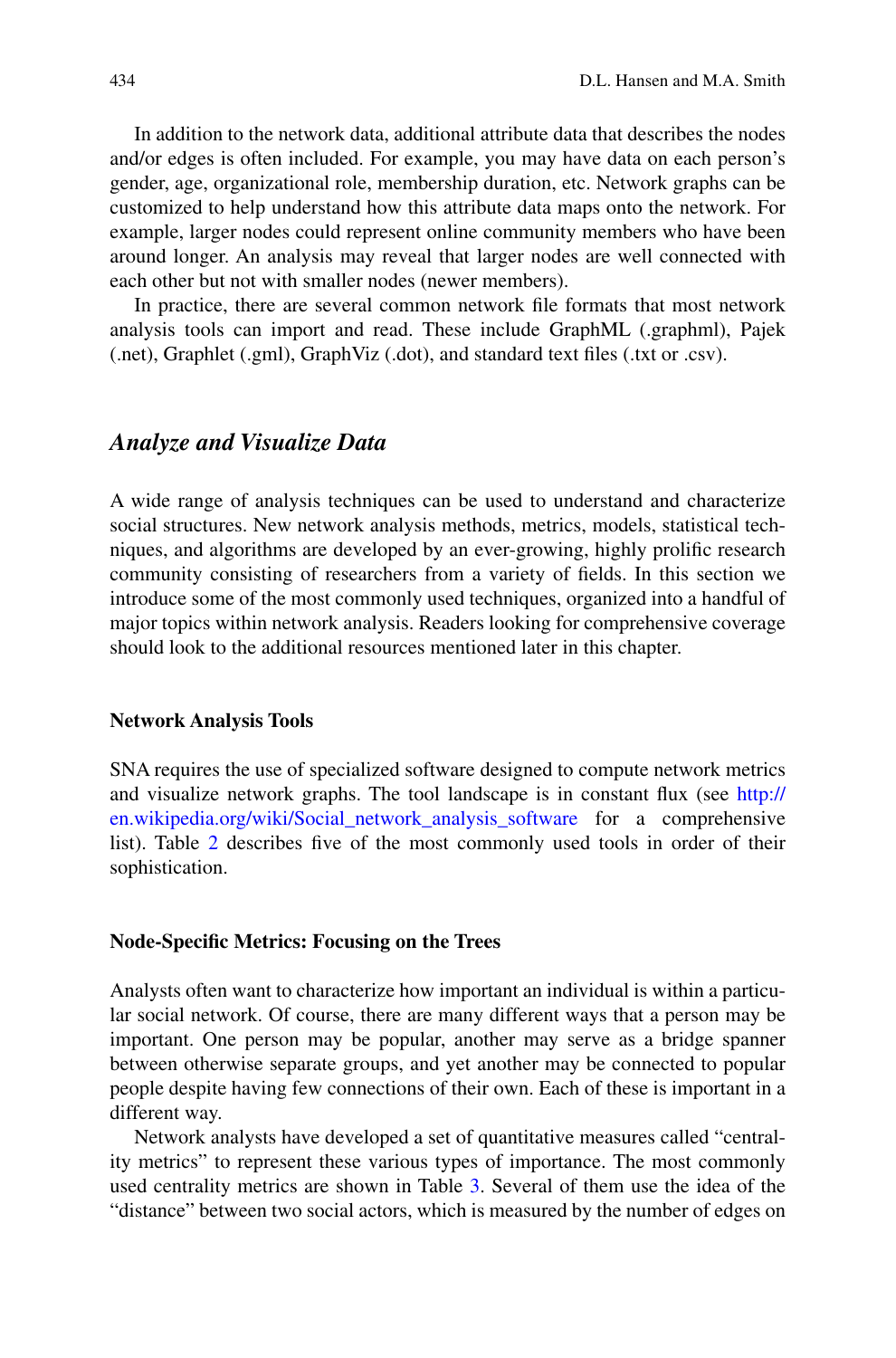| SNA tool      | Description                                                                                                                                                                                                             | Expertise required                                                      | Open<br>source | Maximum<br>network size  |
|---------------|-------------------------------------------------------------------------------------------------------------------------------------------------------------------------------------------------------------------------|-------------------------------------------------------------------------|----------------|--------------------------|
| Gephi         | Stand-alone network analysis<br>designed primarily for<br>visualization. Can be extended<br>via plug-ins                                                                                                                | Designed for<br>novices                                                 | Yes            | Hundreds of<br>thousands |
| NodeXL        | Includes sophisticated graph<br>visualizations, social media data<br>importers, and extensibility via<br>formulas and macros, but<br>relatively few metrics                                                             | Microsoft Excel<br>plug-in designed<br>for SNA<br>novices               | Yes            | Tens of<br>thousands     |
| Pajek         | Includes a comprehensive list of<br>network metrics and statistical<br>tests. Steep learning curve                                                                                                                      | Designed for<br>sophisticated<br>analysis of large<br>datasets          | Yes            | Millions                 |
| R             | Open-source statistical package<br>with social network analysis<br>functionality via the igraph, sna,<br>network, and statnet packages.<br>Includes a comprehensive list of<br>network metrics and statistical<br>tests | Steep learning<br>curve                                                 | Yes            | <b>Millions</b>          |
| <b>UCINet</b> | Includes a comprehensive list of<br>network metrics and statistical<br>tests. Designed for knowledge-<br>able SNA researchers, but does<br>not require coding                                                           | Designed for<br>researchers<br>performing<br>social network<br>analyses | N <sub>0</sub> | Tens of<br>thousands     |

<span id="page-14-0"></span> **Table 2** Commonly used network analysis and visualization tools

the shortest path between two nodes (i.e., the geodesic distance). Variations of these metrics, as well as specialized versions of them appropriate for weighted and/or directed networks, are also available. These core metrics are calculated by all major network packages.

 These metrics, along with statistical and visualization techniques, help identify the "structural signatures" of individual participants. For example, some users, such as news agencies on Twitter with their high in-degree, function as *network hubs* able to directly reach a large audience. Others may have relatively few followers on Twitter, except within a subset of users who discuss a certain topic (e.g., use the hashtag #CSCW2012), making them *topical hubs* . Users with high betweenness centrality often serve as *bridges* connecting otherwise disparate groups together by spanning "structural holes" (Burt, [1995](#page-23-0)). Users who are re-tweeted by several hubs will have high eigenvector centrality and may reveal individuals who serve as behind-the-scene *influencers*. Users who are not connected directly to others are referred to as *isolates* . Network analysts also differentiate between those in the *core* of the network (i.e., well-connected group at the "center" of the graph) and those on the *periphery* (i.e., the fringes).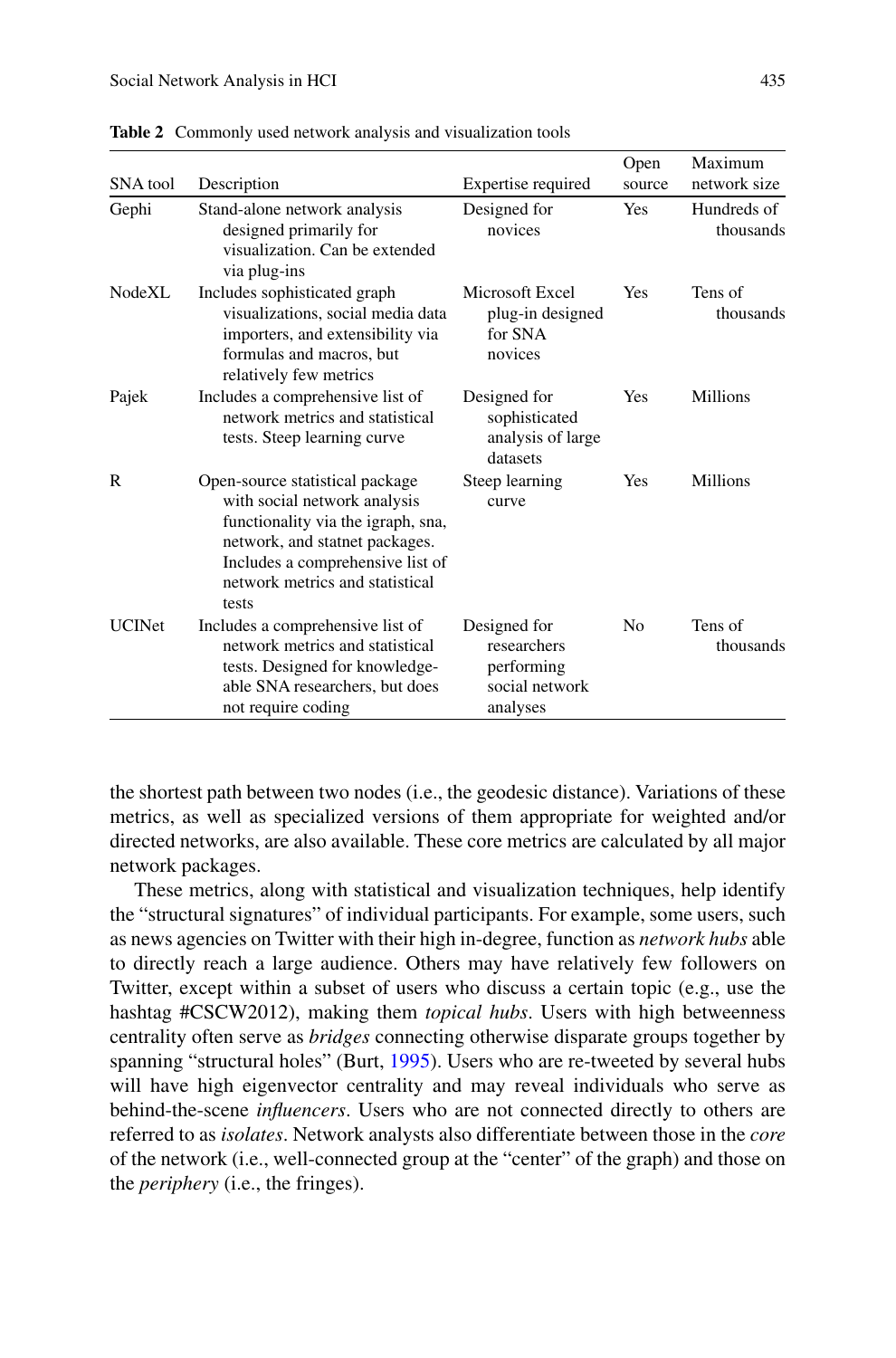| Centrality metric                        | Description                                                                                                                                                                                                                 | Intuitive interpretation                                                                                                                                                                                  |
|------------------------------------------|-----------------------------------------------------------------------------------------------------------------------------------------------------------------------------------------------------------------------------|-----------------------------------------------------------------------------------------------------------------------------------------------------------------------------------------------------------|
| Degree (in-degree)<br>and<br>out-degree) | The number of edges connected to a<br>node. For directed networks, the<br>number of incoming links is the<br>in-degree, while the number of<br>outgoing links is the out-degree                                             | Measures popularity ( <i>i.e.</i> , the<br>number of friends one has).<br>In-degree may measure the<br>number of messages one<br>receives, while out-degree may<br>measure the number of messages<br>sent |
| <b>Betweenness</b>                       | The number of shortest paths<br>between all other nodes that a<br>particular node is on—i.e., how<br>often a node lies "between" other<br>nodes                                                                             | Measures how disrupted flows<br>through a network would be if a<br>person was removed. Helps<br>identify "bridges spanners"                                                                               |
| <b>Closeness</b>                         | The inverse of the average distance.<br>to all other nodes—i.e., how<br>"close" a node is to other nodes                                                                                                                    | Measures how long it would take to<br>disseminate information from a<br>person to all others in the<br>network                                                                                            |
| Eigenvector                              | A measure of a node's importance<br>that considers the importance of<br>the node's neighbors, where<br>importance is calculated as a<br>weighted sum of direct connec-<br>tions and indirect connections of<br>every length | Measures not only the number of<br>immediate connections (i.e.,<br>degree) but also the importance<br>of the people one is connected to                                                                   |

<span id="page-15-0"></span> **Table 3** Common centrality metrics

 At times it is helpful to identify classes of people who share a similar structural signature or position in a network. Such individuals often fulfill similar social roles. For example, Welser, Gleave, Fisher, and Smith used unique structural signatures to identify key individuals they called "answer people" within technical support Usenet newsgroups (Welser et al., 2007). These individuals have high out-degree (i.e., they answer many questions), are disproportionately tied to isolates (people with only one connection), and have few intense ties (i.e., multiple exchanges with the same person). Their initial insights gained from visualization were validated using regression analysis to predict and identify those filling this role (as identified through content analysis of messages) with high accuracy  $(R2 = .72)$ . Another technique to identify social roles is to use *equivalence methods* to identify similar individuals based on their relation to others in the network (Wasserman  $&$  Faust, 1994). For example, employees all tied to a single manager and nobody else in the company likely play a similar professional role.

#### **Aggregate Network Metrics: Focusing on the Forest**

 Network analysts have developed a language and set of metrics to help characterize the entire networks, just as they have to characterize the roles of individuals within those networks. This allows for the comparison of networks with one another or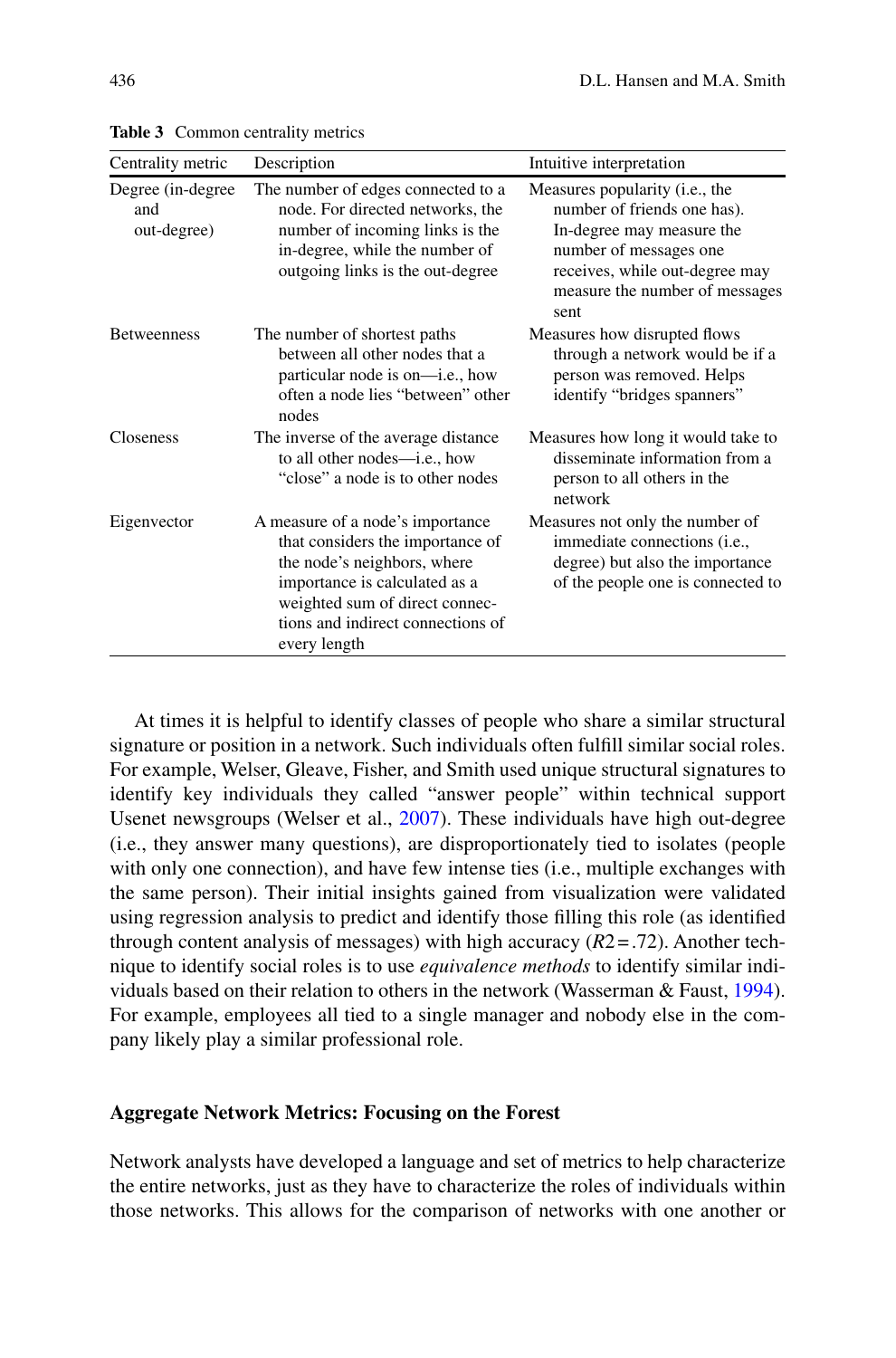| Metric                           | Description                                                                                                                                                               | Intuitive interpretation                                                                                                                                                                                                                                                                       |
|----------------------------------|---------------------------------------------------------------------------------------------------------------------------------------------------------------------------|------------------------------------------------------------------------------------------------------------------------------------------------------------------------------------------------------------------------------------------------------------------------------------------------|
| Density                          | Number of edges in the<br>network divided by<br>the number of<br>possible edges                                                                                           | The amount of interconnectivity in a network                                                                                                                                                                                                                                                   |
| Diameter                         | Maximum geodesic<br>distance ( <i>i.e.</i> , the<br>longest "shortest"<br>path) of all pairs in a<br>network                                                              | The number of hops needed to reach two<br>individuals who are as far away socially as<br>possible                                                                                                                                                                                              |
| Average geodesic<br>distance     | The average geodesic<br>distance of all pairs in<br>a network                                                                                                             | The average number of hops ( <i>i.e.</i> , degree of<br>separation) between two people in the<br>network                                                                                                                                                                                       |
| <b>Network</b><br>centralization | The sum of differences<br>between the centrality<br>of each node and the<br>node with the highest<br>centrality divided by<br>the maximum possible.<br>sum of differences | A measure of how hierarchal a network<br>is—i.e., how centralized it is around one or<br>a few key social actors (where 0 describes a<br>network where everyone is connected to<br>everyone else and 1 describes a "star"<br>network with one key person connecting<br>everyone else together) |

 **Table 4** Common aggregate network metrics

over time. Visualizing entire networks is often useful, as it can reveal overall structures such as the *core* or the *periphery* of a network, network *clusters* (see next section), and other patterns. However, many graphs are too large to meaningfully visualize and some properties of a graph are difficult to visualize  $(e.g., the longest$ geodesic distance) making the calculation of aggregate network metrics essential.

 A different set of metrics help characterize the properties of an entire network. Like summary statistics (e.g., mean, standard deviation) help characterize attribute data, aggregate network metrics (e.g., density, diameter) help characterize network data. Also, like summary statistics, they only tell part of the story. Just as a mean does not provide any details about the distribution that generated it, a graph density metric does not provide any details about the network that generated it. Basic metrics include the number of vertices and edges, the number of connected components (i.e., clusters of vertices that are connected to each other through some path), and their size (measured in number of vertices). Other commonly used aggregate network metrics are shown in Table 4.

 In addition to aggregate network metrics, network analysts often look at the distribution of node-specific metrics such as degree. This can help identify outliers and get an overall sense of the network. For example, a network that is centralized around a few key individuals, but otherwise not densely connected, will have a very skewed degree distribution with a couple of high-degree individuals and many verylow- degree individuals. In contrast, a more densely connected network where mostly everyone is interconnected will show a relatively constant (i.e., flat) degree distribution, since everyone will have a similar degree.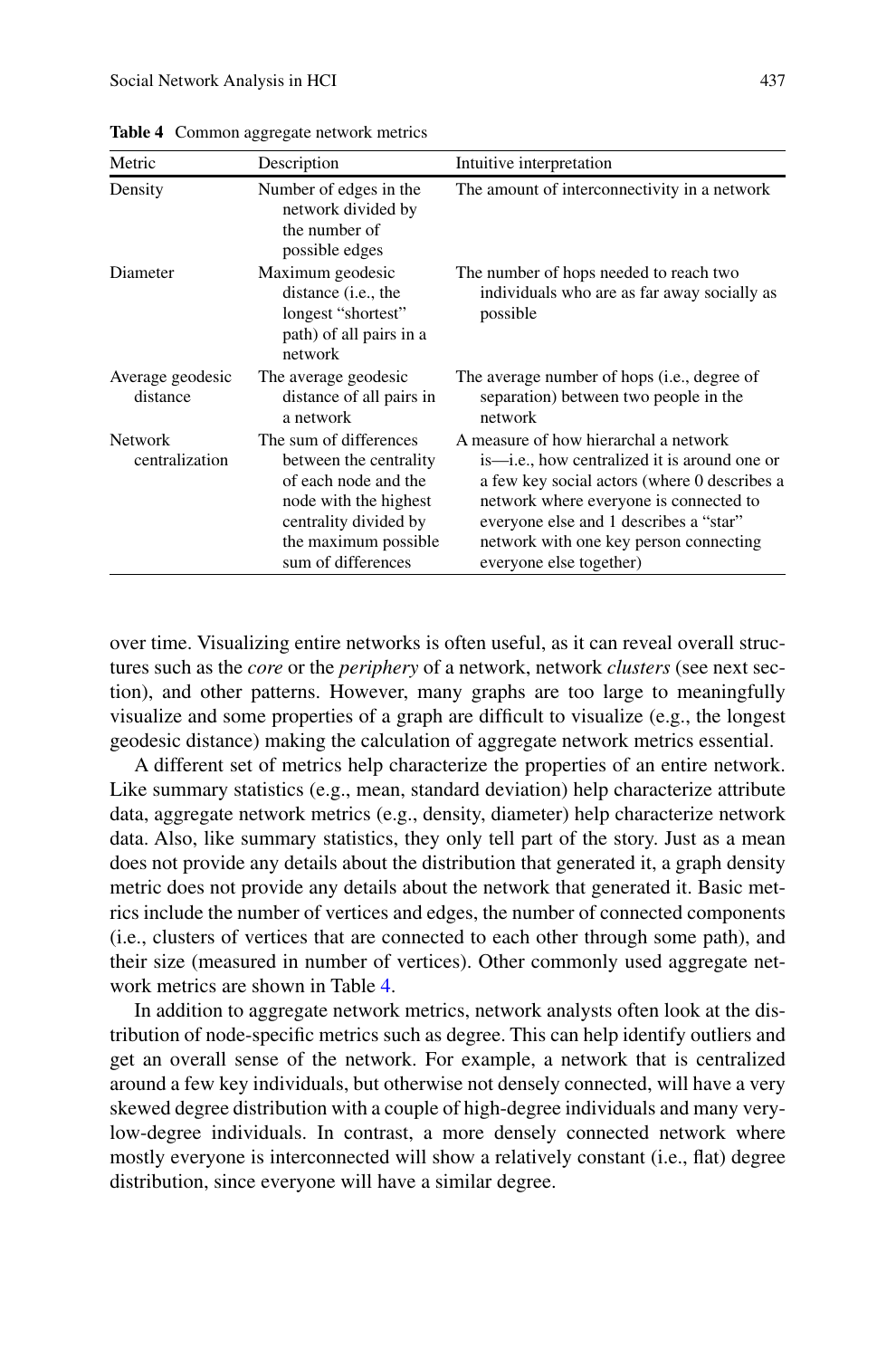#### **Network Clusters and Motifs: Focusing on the Thickets**

 Networks are composed of smaller components, which are often useful to examine in their own right. Some nodes may be highly interconnected forming a *clique* or a network *cluster* (see Fig. [1](#page-2-0) for examples). Algorithms to identify these tightly knit groups are called many things including *community detection algorithms* , *network clustering algorithms* , *n-cliques* , *n-clans* , *k-plexes* , *k-cores* , *factions* , *blocks* , and *cut-points* (Hanneman & Riddle, [2005](#page-24-0); Newman, 2010). Other recurring structures, sometimes called network *motifs* , show unique patterns such as *fans* (one person connected to otherwise isolated nodes), *tunnels* (nodes connected in a long independent chain), and *structural holes* (places where a lack of connections offers unique opportunities for those who span them) (Burt, 1995). At an even more granular level, triads (combinations of three nodes) serve as the building blocks of networks, inspiring network analysts to perform *triad censuses* wherein they characterize the distribution of the different types of triads (Hanneman & Riddle, [2005](#page-24-0) ).

 Many important insights can be gained from identifying and quantifying these network structures, since network topology often reflects social divides, political opinions, and other behavior of interest. For example, studies have shown a clear divide between liberal and conservative bloggers (Adamic  $\&$  Glance, [2005](#page-22-0)) as well as distinct subgroups of Twitter users interested in gubernatorial elections from a national and local perspective (Himelboim, Hansen, & Bowser, [2012 \)](#page-24-0). Online community administrators can use network clusters to help identify potential conflicts and/or opportunities to bridge them. And system designers can identify how different collections of people utilize various collaborative features.

### **Network Dynamics and Information Flow**

 Thus far we have examined networks as static, unchanging entities. However, social networks are constantly evolving. Furthermore, information and other items can be distributed through networks over time, as happens in viral marketing campaigns (Leskovec, Adamic, & Huberman, 2007). Techniques and metrics related to the analysis of network dynamics and information propagation are highly active areas of research, particularly in technology-mediated networks (Kleinberg, [2008](#page-24-0) ).

 Early techniques that examine the spread of disease through social networks have been extended to better understand the spread of other phenomena such as hap-piness (Fowler & Christakis, 2008), obesity (Christakis & Fowler, [2007](#page-23-0)), information (Haythornthwaite, 1996), and innovations (Rogers, 1995). Increasingly, social media systems such as Twitter and Facebook are used to facilitate the flow of information, allowing researchers to examine information diffusion at a scale never before possible (Bakshy et al.,  $2012$ ; Kwak, Lee, Park, & Moon,  $2010$ ). These observations serve as the foundation of theoretical models that explain information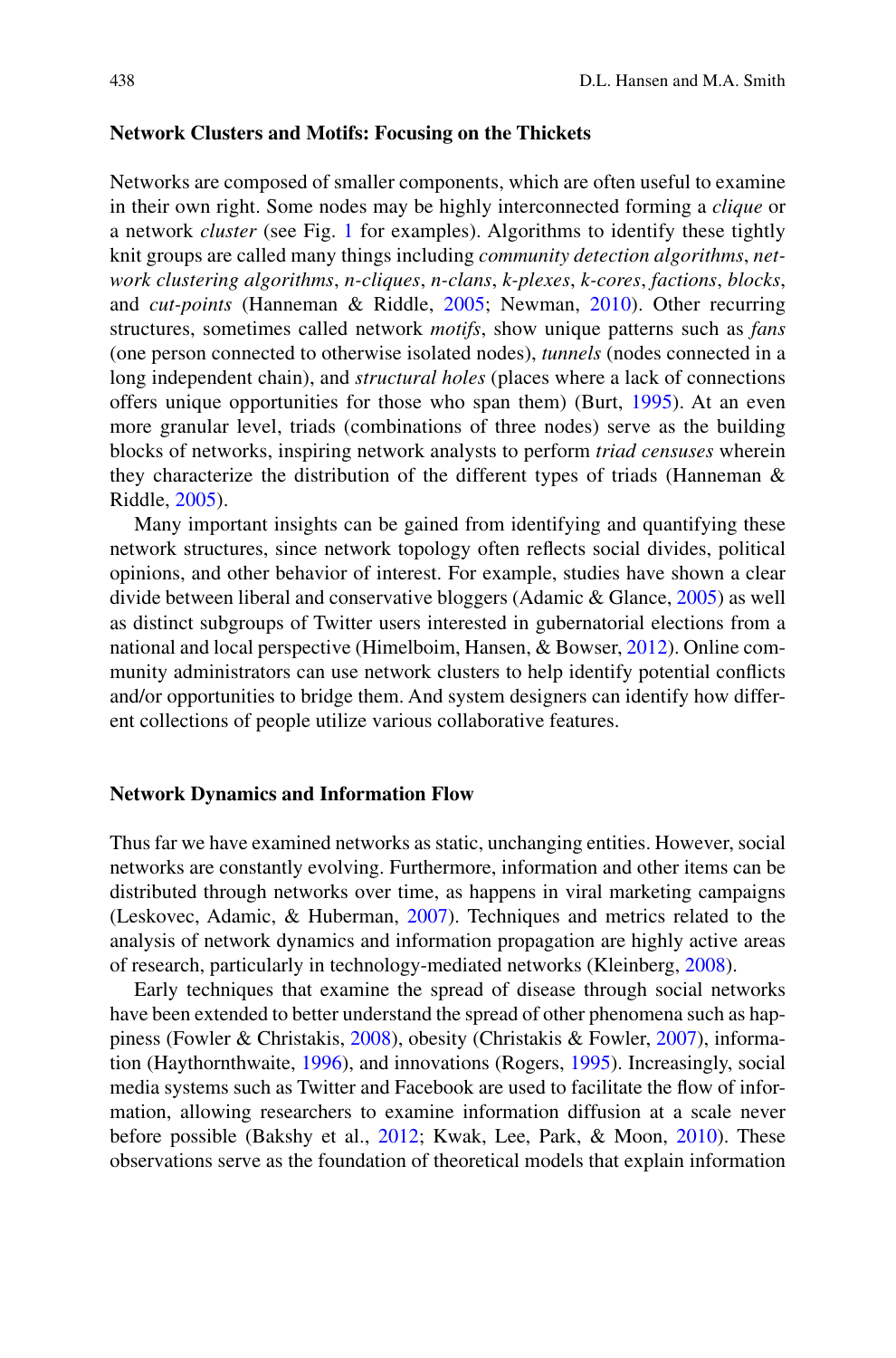dissemination (see Kleinberg, 2008, for an introduction and additional resources). As "Google + Ripples" and comparable Twitter visualization tools become available to more closely track the flow of content through CSCW systems, practitioners will be able to better understand how certain ideas spread and perform tests to identify what leads to increased spread of information.

In addition to information flowing through networks, network structures themselves can change: people make new friends or break up with old ones, employees get hired and fired, and users change who they communicate with. For example, findings inferred from e-mail exchanges suggest that existing network topology and organizational structures shape changes in social networks (Kossinets & Watts, [2006 \)](#page-25-0). Researchers examine changes in networks in many ways ranging from comparing network metrics from different snapshots in time to highlighting important critical events or "bursts" in the network (Barabasi, [2010](#page-22-0)) and using computational models to simulate network changes over time. Additionally, specialized network visualization tools allow researchers to examine changes to networks over time (Ahn, Taieb-Maimon, Sopan, Plaisant, & Shneiderman, [2011 \)](#page-22-0). Dynamic analysis features are increasingly being added to existing network tools as well, which often allow edges and vertices to be timestamped so that network growth can be "played back."

#### **Network Visualization**

 Social networks are often best understood through visualizations, which can provide both insights and inspiration. As Fig. [1](#page-2-0) shows, visual properties such as color, size, and positioning of the nodes can highlight important nodes, subgroups, and overall network properties. However, creating meaningful network visualizations is not trivial. It involves an iterative process of filtering out nodes and edges, mapping network metrics to appropriate visual properties such as size and color, laying out the nodes in a way that shows inherent structure and network motifs (e.g., via force-directed layouts), and labeling important nodes and edges (Hansen et al., [2009](#page-24-0)).

Ideally, networks will attain "netviz nirvana" (Bonsignore et al., [2009](#page-22-0)) wherein the following goals are achieved:

- Every vertex is visible.
- Every vertex's degree is countable.
- Every edge can be followed from source to destination.
- Clusters and outliers are identifiable.
- Unnecessary edge crossings are removed.

 Tools like Gephi and NodeXL provide a range of features and built-in layout algorithms that help reach these goals for most networks with vertices in the hundreds or low thousands, though larger and/or denser networks pose significant challenges. Current research is exploring the use of network readability metrics (Dunne & Shneiderman, 2009), techniques that combine network visualization and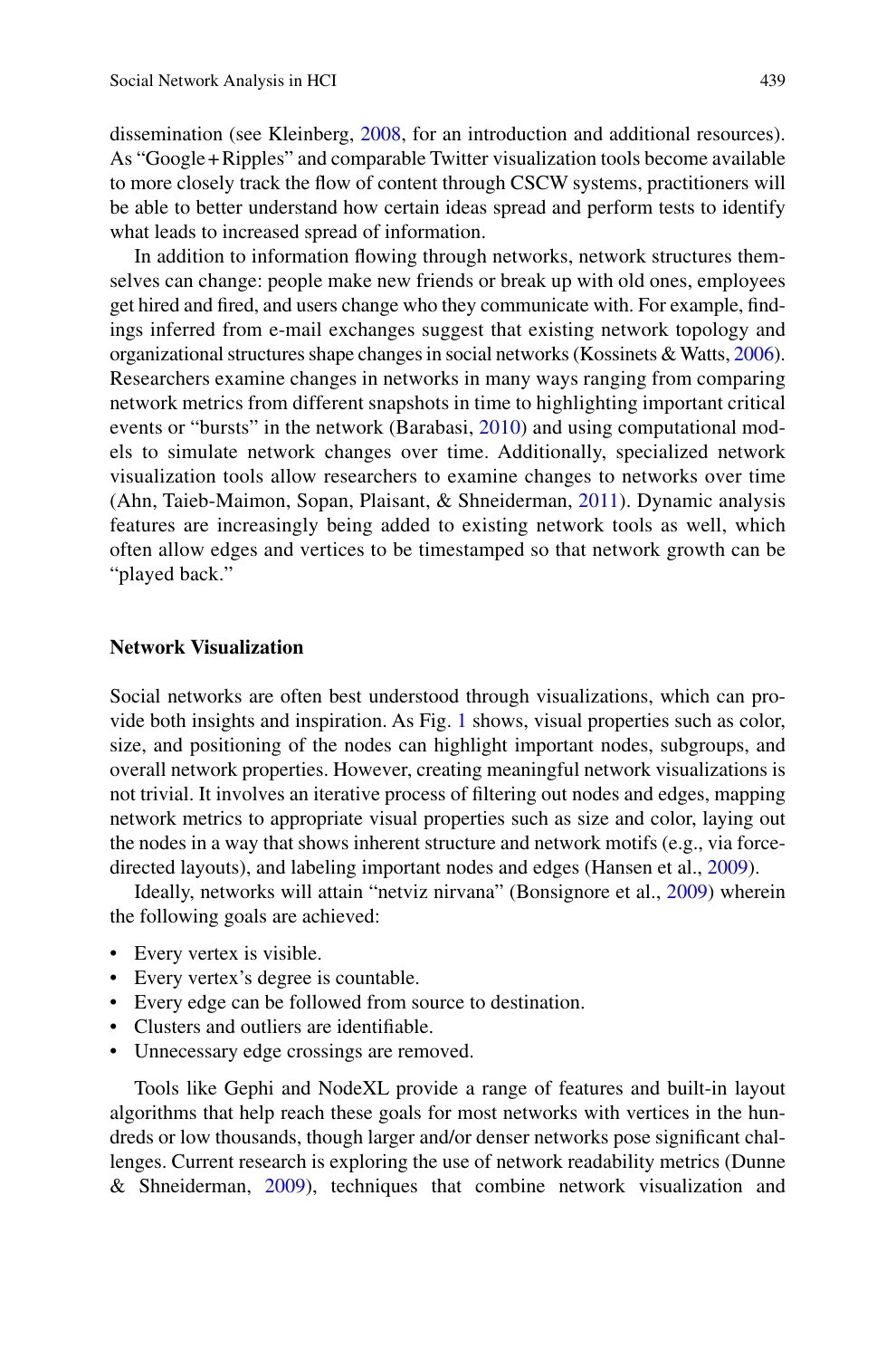statistical overlays (Perer & Shneiderman, [2008](#page-25-0)), and graph summarization techniques (Dunne & Shneiderman,  $2012$ ) that may help us gain insights from visualizations of much larger networks in the future.

# **What Constitutes Good Work**

 Because SNA is performed by so many different communities of practice, there is a range of different expectations and criteria for determining what constitutes acceptable work. As SNA becomes more widespread in the HCI community, it is important to report appropriate metrics and use valid statistical techniques to validate claims, as opposed to simply presenting network visualizations. Below are a few best practices that apply to most SNA projects:

- Use network metrics that are appropriate for the type of network being examined. For example, if you are analyzing a directed network then in-degree and out-degree should be reported as opposed to degree. Likewise, if the network is weighted then, when possible, versions of network metrics that take the weights into consideration should be used. Where this is not possible, authors should state the reasons for using the basic, unweighted metric and associated limitations and implications.
- Do not claim more than your data can support. Network data, particularly collected from CSCW systems, is necessarily a simplification of much more complex social relations. Do not assume that Facebook friendships or e-mail exchanges necessarily equate to real-world friendships or that Twitter users are representative of the US population.
- Customize your network visualizations to illustrate the core points you are making (see Network Visualization section above for details). Remember that different network layout algorithms will highlight different properties of a network, so network visualizations should be used in conjunction with network metrics and statistical techniques.
- Use appropriate statistical techniques when mapping network properties to outcomes of interest or comparing networks. Though beyond the scope of this chapter, it is important to recognize that unique statistical techniques must be used when working with network data. For example, networks are often compared to a baseline network model (of which there are many) to demonstrate that certain features occur more often than expected. See Butts  $(2008)$  for a nice overview and introduction.
- Look at exemplary work, such as the articles cited throughout this chapter, for examples of methods and techniques appropriate for your questions. Highquality HCI work is often found in the CSCW conference, ICWSM conference, and CHI, while SNA articles using recent methods are found in *Social Networks: An International Journal of Structural Analysis* , the *Journal of Social Structure (JOSS)* , and *Connections* .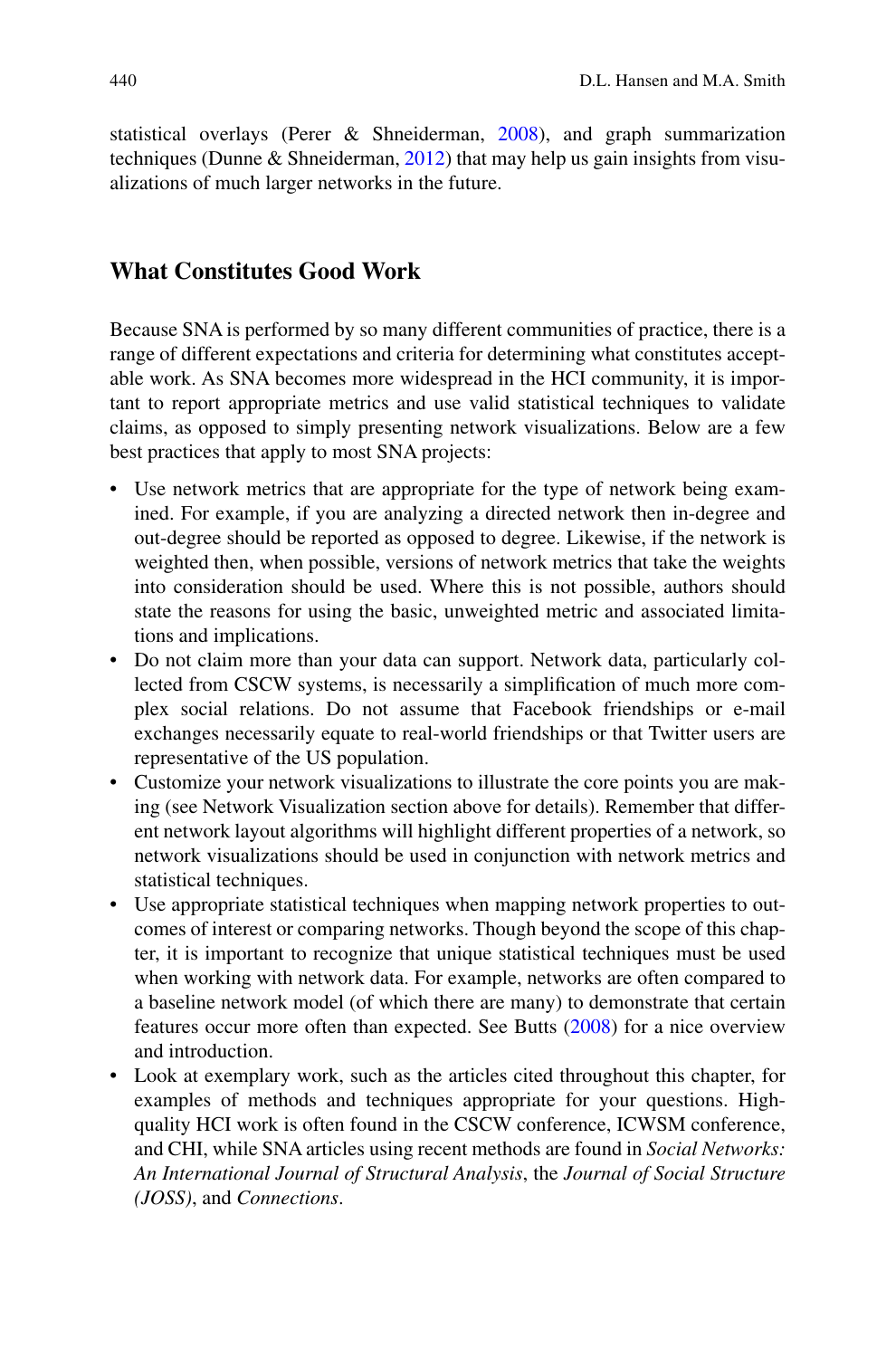# **Additional Resources**

 The following annotated bibliography includes some good resources for becoming more expert in SNA. Books that require no relevant background are listed first, progressing to books that are written and used by experts in the field:

- John S. (2000). *Social network analysis: A handbook* (2nd ed.). Sage Publications Ltd: This is an excellent starting point for understanding SNA theory and methods, which assumes no prior knowledge. Written from a sociology perspective.
- Hansen, D., Shneiderman, B., & Smith, M. (2011). *Analyzing social media networks with NodeXL: Insights from a connected world* . Morgan Kaufmann: This introductory text focuses on analyzing social media datasets and assumes no knowledge of network analysis. It includes a tutorial-style section that shows how to conduct network analysis using the NodeXL software package as well as case studies from leading researchers in the field. Written from an HCI and marketing perspective.
- Nooy, W. D., Mrvar, A., & Batagelj, V. *Exploratory social network analysis with Pajek (Structural analysis in the social sciences)* . Revised and expanded second edition. Cambridge University Press: This introductory text introduces readers to a range of analysis techniques that can be performed by the Pajek software. Example datasets and exercises accompany the text as well as an appendix that walks the readers through the use of Pajek itself. Written from a mathematical and sociology perspective.
- Newman, M. (2010). *Networks: An introduction* . Oxford University Press: This comprehensive reference-style textbook introduces readers to the mathematics, theory, and algorithms used to analyze, model, and describe networks. Written from a physics and computer science perspective.
- Wasserman, S., & Faust, K. (1994). *Social network analysis: Methods and applications (Structural analysis in the social sciences)* . Cambridge University Press: Long considered the "bible" of SNA, this book is a comprehensive mathematically focused reference book on SNA techniques. Written from a mathematical and sociology perspective.
- Scott, J. P., & Carrington, P. J. (2011) *The SAGE handbook of social network analysis* : This reference book includes chapters on major SNA topics (e.g., social support, cyber communities, terrorist networks) and methods (network surveys, sampling, statistical models, dynamic network analysis) written by leading authors in the field.
- Newman, M., Barabási, A., & Watts, D. J. (2006). *The structure and dynamics of networks*: This edited volume covers recent developments in SNA from leading authors in the field. Articles cover historical developments, empirical studies, modeling networks, and various application domains.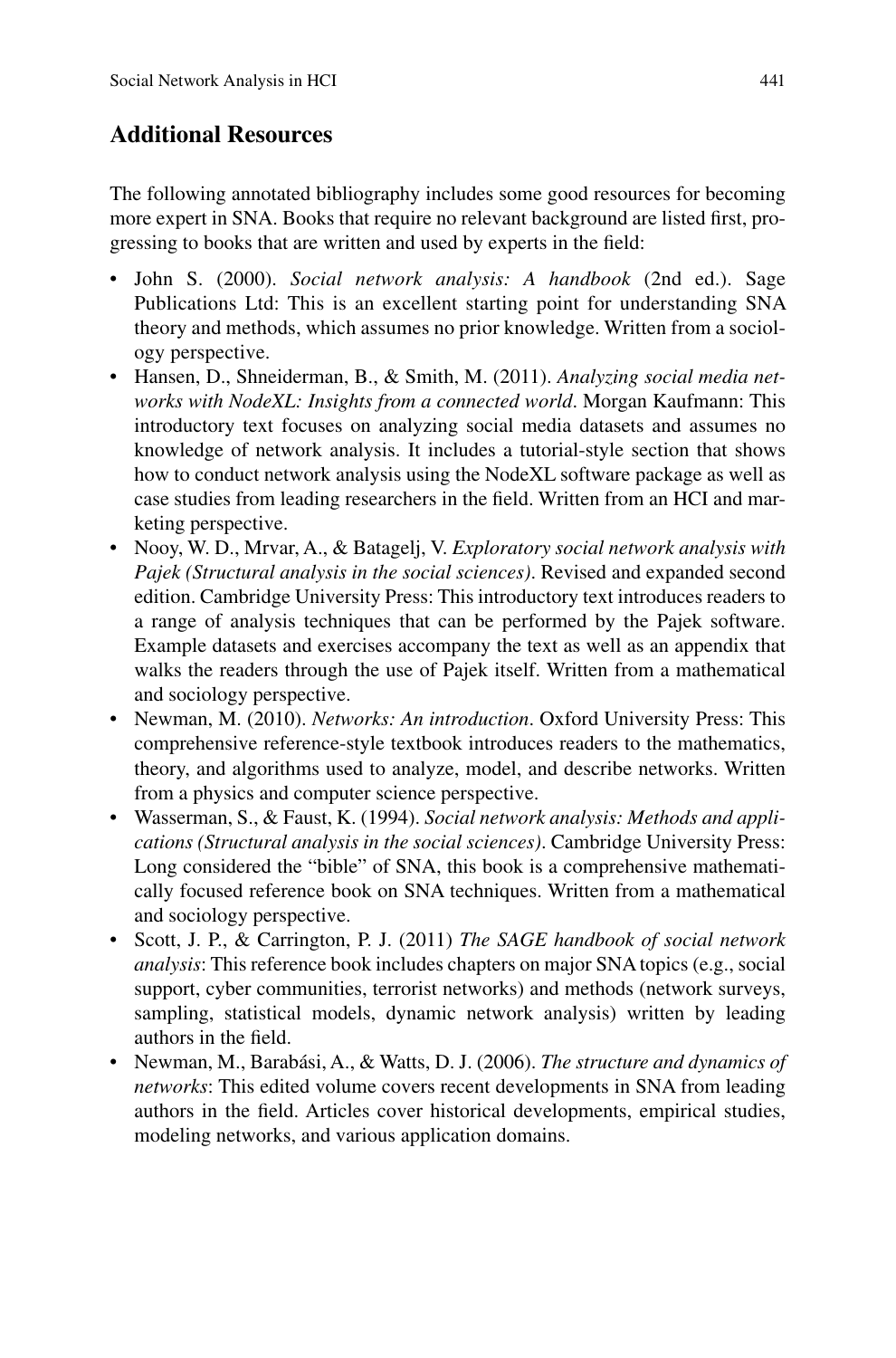# **How the Authors Became Enamored with Social Network Analysis**

## *Derek Hansen*

 My introduction to network theory began while browsing the shelves at the original Borders in Ann Arbor as a graduate student. I came across Duncan Watt's book "Six Degrees: The Science of a Connected Age" and read half of it that night in the store. I immediately recognized its potential for understanding interactions occurring in online communities, the focus of my research. As I began teaching at the University of Maryland's iSchool I started collaborating with Ben Shneiderman and Marc Smith on the evaluation and development of the newly created NodeXL network analysis tool. As HCI researchers, we saw our role as "democratizing" network analysis by developing a tool that would help make SNA accessible to a much wider audience. Not only could researchers use NodeXL to answer compelling social science questions, but also practitioners such as online community managers could use it to gain actionable insights into their own communities. I have been amazed at how quickly my students can now adopt "network thinking" and develop compelling network visualizations and analyses that tell important stories. No longer is the analysis of relational data relegated to a backstage role because of its obscurity. It can now take its rightful position on center stage alongside other methods that analyze more traditional qualitative and quantitative data sources. I see a bright future ahead for SNA, particularly as it is integrated with other methods as when researchers use SNA to identify the people they should interview or salient topics discussed by users within a similar network cluster. As an HCI researcher, I am particularly anxious to see collaborative system designers apply SNA as a tool to evaluate, understand, and design better systems.

## *Marc Smith*

 I have been interested in social uses of technology for many years, starting with bulletin-board systems accessed with dial-up modems. As a sociologist, I want to understand social media and be able to visualize the complex relationships, structures, and changes that are possible there. I use network analysis with a range of visualization techniques to create insights into the shape and structure of social media. I think of it as a kind of hashtag or keyword group photo. I take many pictures of many groups, and I look for patterns in the network as a whole, its subgroups, and the key people within those groups. I compare many networks of the same topic or compare topics to one another. I find that there are many different types of networks in social media and that there are different roles within those networks that are occupied by key people in strategic locations. I can now tell some stories about the size and shape and key people and subgroups within social media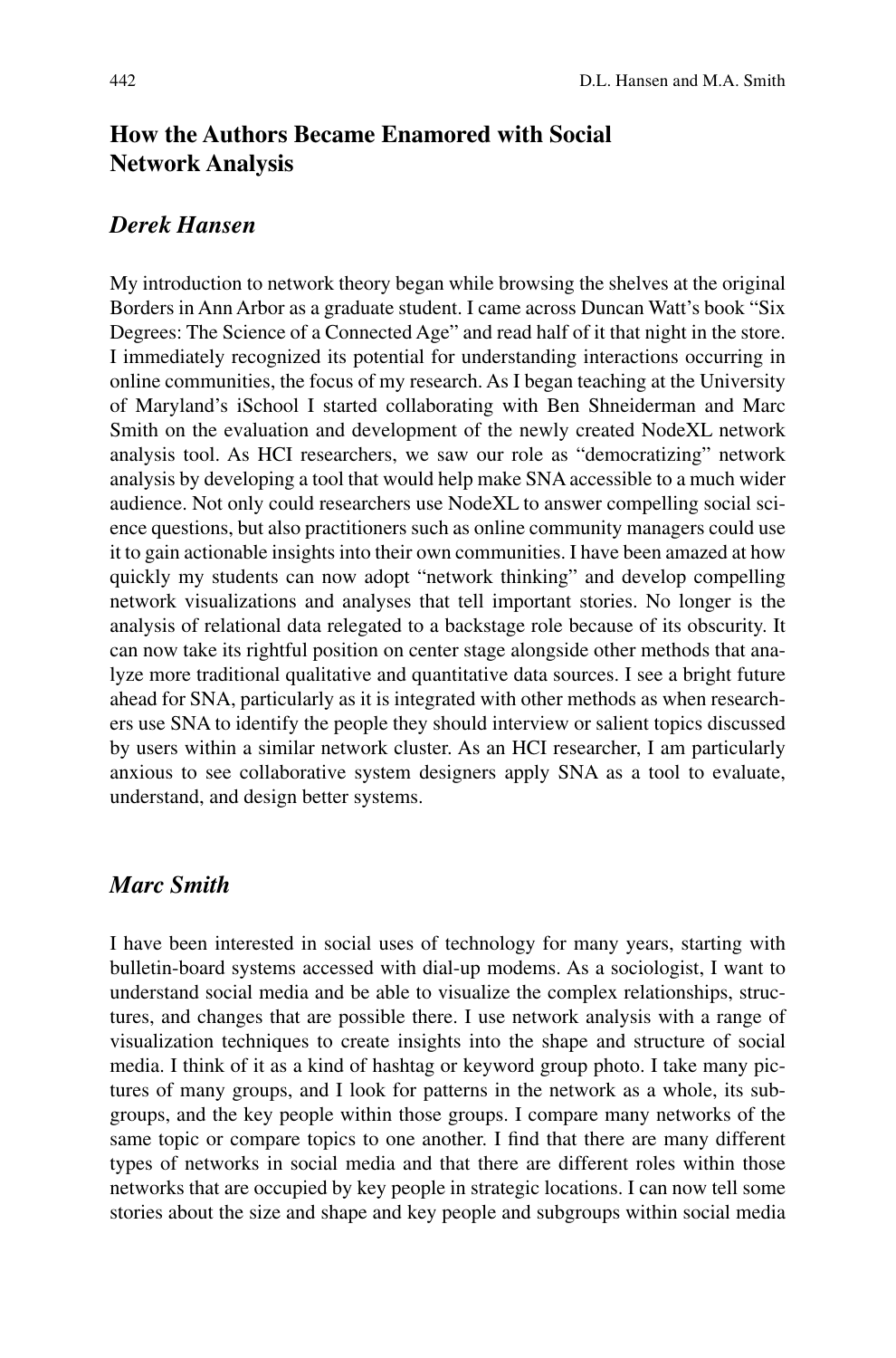<span id="page-22-0"></span>topics. For example, political discussions in the United States are highly polarized with highly dense but separated groups, but this pattern is less visible in other nations' political discussions. Commercial discussions are often distinct from political topics; conversations about brands are often sparse even when they attract a large population. People mentioning these brands often have no connection to one another. In contrast, some products have formed communities, with populations with dense interconnections. Within communities there are often few people occupying the position of hubs and bridges. People at the center speak more often and have many more connections. Bridges often have fewer connections than hubs but have connections that reach from their own cluster across to many other clusters.

## **Exercises**

 Many kinds of things and relationships can be represented by nodes and links in SNA. Describe a network embedded within a CSCW system (e.g., Facebook's wall post network; Twitter's Follow network, Instagram's "Like" network) by describing what the nodes and edges mean, as well as the type of network (directed/undirected; weighted/unweighted; uniplex/multiplex; unimodal/multimodal;partial/complete).

Based on the network chosen above, describe actionable insights that could be gained from:

- Calculating a node-specific metric (e.g., Betweenness Centrality),
- Calculating an aggregate network metric (e.g., Density),
- Identifying clusters (e.g., subgroups) in the network, and/or
- Measuring network dynamics and/or information flow in the network.

## **References**

- Adamic, L. A., & Glance, N. (2005). The political blogosphere and the 2004 U.S. election: divided they blog. *Proceedings of the 3rd International Workshop on Link Discovery* , LinkKDD'05 (pp. 36–43). New York, NY: ACM.
- Ahn, J., Taieb-Maimon, M., Sopan, A., Plaisant, C., & Shneiderman, B. (2011). Temporal visualization of social network dynamics: Prototypes for nation of neighbors. In J. Salerno, S. Yang, D. Nau, & S.-K. Chai (Eds.), *Social computing, behavioral-cultural modeling and prediction* (Lecture notes in computer science, Vol. 6589, pp. 309–316). Berlin: Springer.
- Bakshy, E., Rosenn, I., Marlow, C., & Adamic, L. (2012). The role of social networks in information diffusion. *Proceedings of the 21st International Conference on World Wide Web* , WWW'12 (pp. 519–528). New York, NY: ACM.
- Barabasi, A. L. (2010). *Bursts: The hidden pattern behind everything we do* (1st ed.). New York: Dutton Adult.
- Beyer, H., & Holtzblatt, K. (1997). *Contextual design: Defining customer-centered systems* (1st ed.). San Francisco, CA: Morgan Kaufmann.
- Bonsignore, E. M., Dunne, C., Rotman, D., Smith, M., Capone, T., Hansen, D. L. et al. (2009). First steps to Netviz Nirvana: Evaluating social network analysis with NodeXL. *International*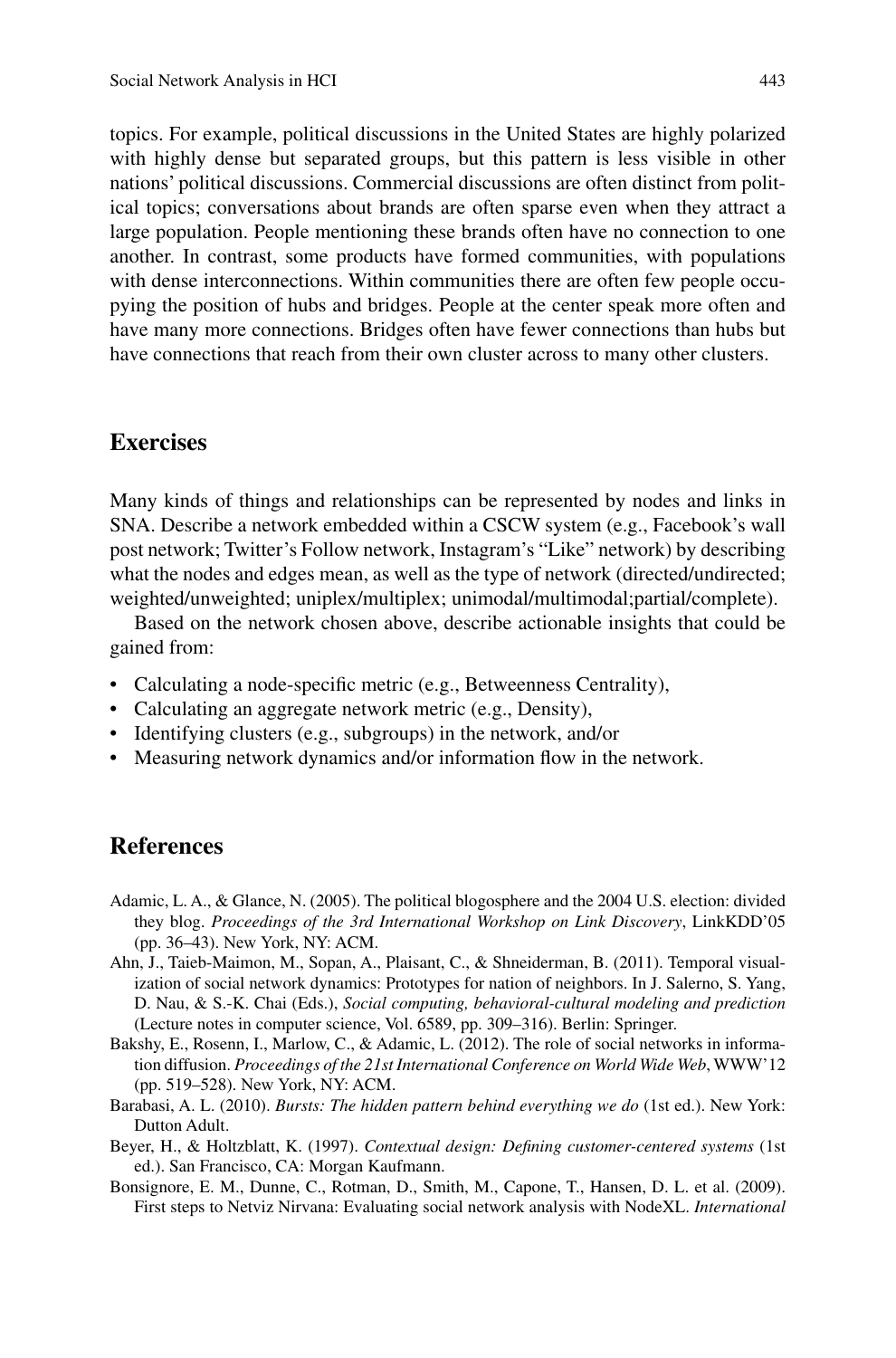<span id="page-23-0"></span>*Conference on Computational Science and Engineering, 2009. CSE'09.* (Vol. 4, pp. 332–339).

- Borgatti, S. P., & Foster, P. C. (2003). The network paradigm in organizational research: A review and typology. *Journal of Management*, 29(6), 991-1013.
- Burt, R. (1995). *Structural holes: The social structure of competition* . Cambridge, MA: Harvard University Press.
- Butts, C. T. (2008). Social network analysis: A methodological introduction. *Asian Journal of Social Psychology, 11* (1), 13–41.
- Chau, D. H., Kittur, A., Hong, J. I., & Faloutsos, C. (2011). Apolo: Making sense of large network data by combining rich user interaction and machine learning. *Proceedings of the 2011 Annual Conference on Human Factors in Computing Systems* , CHI'11 (pp. 167–176). New York, NY: ACM.
- Chen, J., Geyer, W., Dugan, C., Muller, M., & Guy, I. (2009). Make new friends, but keep the old: Recommending people on social networking sites. *Proceedings of the 27th International Conference on Human Factors in Computing Systems* , CHI'09 (pp. 201–210). New York, NY: ACM.
- Christakis, N. A., & Fowler, J. H. (2007). The spread of obesity in a large social network over 32 years. *New England Journal of Medicine, 357* (4), 370–379.
- Cross, R., Parker, A., & Borgatti, S. P. (2002). A bird's-eye view: Using social network analysis to improve knowledge creation and sharing. *IBM Institute for Business Value.* Retrieved Jan 1, 2006, from [http://www1.ibm.com/services/us/imc/pdf/g510166900abirdseyeviewusing](http://www1.ibm.com/services/us/imc/pdf/g510166900abirdseyeviewusingsocialnetworkanalysis.pdf) [socialnetworkanalysis.pdf](http://www1.ibm.com/services/us/imc/pdf/g510166900abirdseyeviewusingsocialnetworkanalysis.pdf).
- Cross, R., Parker, A., Prusak, L., & Borgatti, S. (2001). Knowing what we know: Supporting knowledge creation and sharing in social networks. *Organizational Dynamics*, 30(2), 100–120.
- Dawson, S. (2010). "Seeing" the learning community: An exploration of the development of a resource for monitoring online student networking. *British Journal of Educational Technology, 41* (5), 736–752.
- Ducheneaut, N., Yee, N., Nickell, E., & Moore, R. J. (2006). "Alone together?": Exploring the social dynamics of massively multiplayer online games. *Proceedings of the SIGCHI Conference on Human Factors in Computing Systems* , CHI'06 (pp. 407–416). New York, NY: ACM.
- Ducheneaut, N., Yee, N., Nickell, E., & Moore, R. J. (2007). The life and death of online gaming communities: a look at guilds in world of warcraft. *Proceedings of the SIGCHI Conference on Human Factors in Computing Systems* , CHI'07 (pp. 839–848). New York, NY: ACM.
- Dunne, C., & Shneiderman, B. (2009). Improving graph drawing readability by incorporating readability metrics: A software tool for network analysts. *University of Maryland, HCIL Tech Report HCIL-2009–13* . Retrieved April 1, 2014, from [http://www-lb.cs.umd.edu/~cdunne/hcil/](http://www-lb.cs.umd.edu/~cdunne/hcil/pubs/Dunne09Improvinggraphdrawing.pdf) [pubs/Dunne09Improvinggraphdrawing.pdf.](http://www-lb.cs.umd.edu/~cdunne/hcil/pubs/Dunne09Improvinggraphdrawing.pdf)
- Dunne, C., & Shneiderman, B. (2012). Motif simplification: Improving network visualization readability with fan and parallel glyphs. *University of Maryland, HCIL Tech Report HCIL-2012- 11* . Retrieved April 1, 2014, from [http://www.cs.umd.edu/~cdunne/hcil/pubs/](http://www.cs.umd.edu/~cdunne/hcil/pubs/Dunne12Motifsimplification_Improving.pdf) Dunne12Motifsimplification\_Improving.pdf.
- Eagle, N., Pentland, A. (. S.)., & Lazer, D. (2009). Inferring friendship network structure by using mobile phone data. *Proceedings of the National Academy of Sciences, 106* (36), 15274–15278.
- Ehrlich, K., Lin, C.-Y., & Griffiths-Fisher, V. (2007). Searching for experts in the enterprise: Combining text and social network analysis. *Proceedings of the 2007 International ACM Conference on Supporting Group Work* , GROUP' 07 (pp. 117–126). New York, NY: ACM.
- Eveland, J. D., Blanchard, A., Brown, W., & Mattocks, J. (1994). The role of "help networks" in facilitating use of CSCW tools. *Proceedings of the 1994 ACM Conference on Computer Supported Cooperative Work* , CSCW'94 (pp. 265–274). New York, NY: ACM.
- Farooq, U., Ganoe, C. H., Carroll, J. M., & Giles, C. L. (2007). Supporting distributed scientific collaboration: Implications for designing the CiteSeer collaboratory. *System Sciences, 2007. HICSS 2007. 40th Annual Hawaii International Conference on* (pp. 26–26). [http://ieeexplore.](http://ieeexplore.ieee.org/xpl/articleDetails.jsp?arnumber=4076423) [ieee.org/xpl/articleDetails.jsp?arnumber=4076423.](http://ieeexplore.ieee.org/xpl/articleDetails.jsp?arnumber=4076423)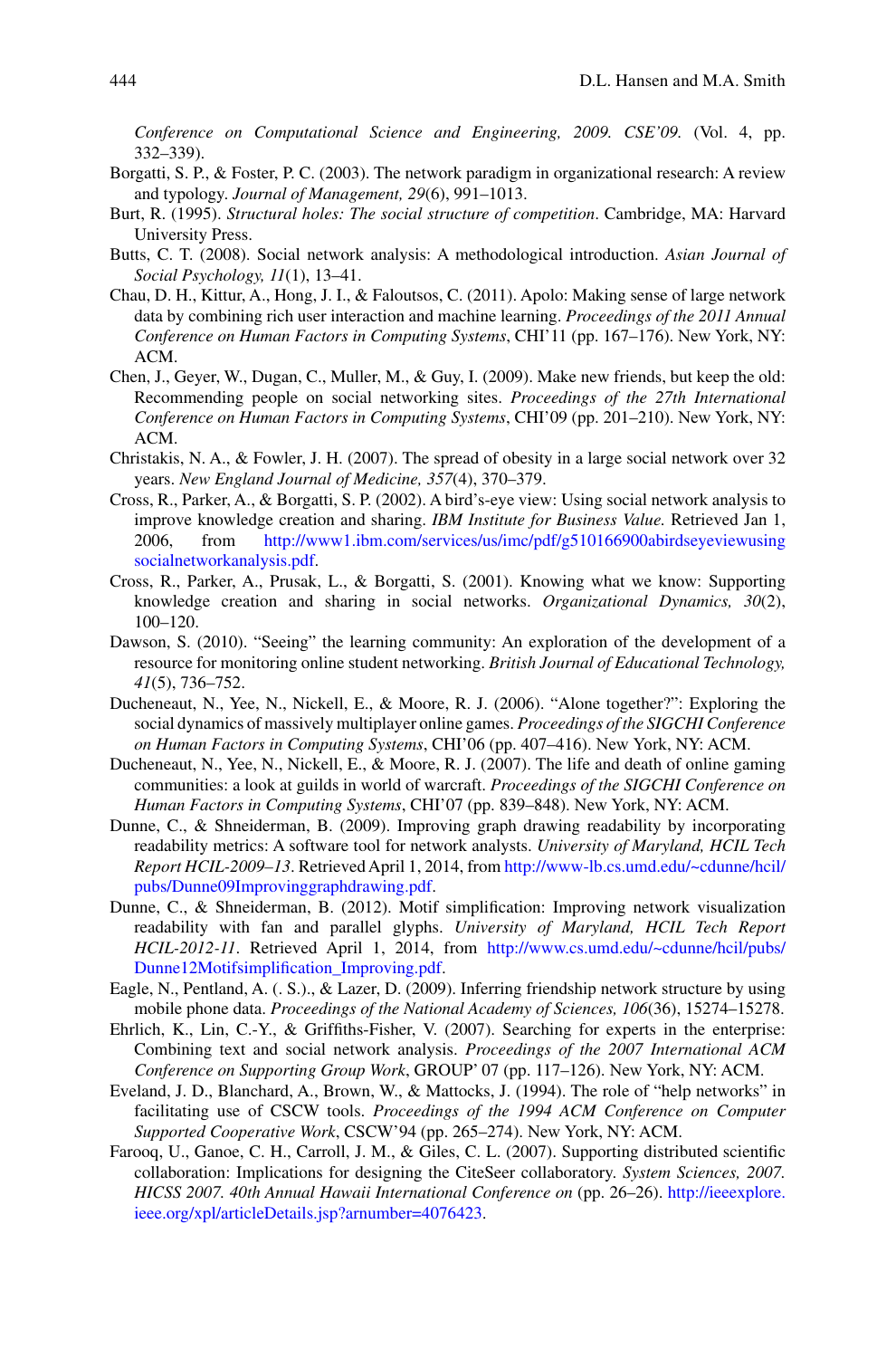- <span id="page-24-0"></span> Fisher, D., & Dourish, P. (2004). Social and temporal structures in everyday collaboration. *Proceedings of the SIGCHI Conference on Human Factors in Computing Systems* , CHI'04 (pp. 551–558). New York, NY: ACM.
- Fowler, J. H., & Christakis, N. A. (2008). Dynamic spread of happiness in a large social network: Longitudinal analysis over 20 years in the Framingham Heart Study. *British Medical Journal, 337* , a 2338.
- Freeman, L. C. (2004). *The development of social network analysis: A study in the sociology of science* . Vancouver: Empirical Press.
- Gilbert, E. (2012a). Predicting tie strength in a new medium. *Proceedings of the ACM 2012 Conference on Computer Supported Cooperative Work* , CSCW'12 (pp. 1047–1056). New York, NY: ACM.
- Gilbert, E. (2012b). Designing social translucence over social networks. *Proceedings of the 2012 ACM Annual Conference on Human Factors in Computing Systems* , CHI'12 (pp. 2731–2740). New York, NY: ACM.
- Gilbert, E., & Karahalios, K. (2009). Predicting tie strength with social media. *Proceedings of the 27th International Conference on Human Factors in Computing Systems* , CHI'09 (pp. 211–220). New York, NY: ACM.
- Golbeck, J., & Hansen, D. (2011). Computing political preference among twitter followers. *Proceedings of the 2011 Annual Conference on Human Factors in Computing Systems* , CHI'11 (pp. 1105–1108). New York, NY: ACM.
- Granovetter, M. S. (1973). The strength of weak ties. *American Journal of Sociology, 78* (6), 1360–1380.
- Hanneman, R. A., & Riddle, M. (2005). *Introduction to social network methods* . University of California Riverside. Retrieved April 1, 2014, from [http://faculty.ucr.edu/~hanneman/nettext/](http://faculty.ucr.edu/%7ehanneman/nettext/).
- Hansen, D. L., & Johnson, C. (2012). Veiled viral marketing: disseminating information on stigmatized illnesses via social networking sites. *Proceedings of the 2nd ACM SIGHIT International Health Informatics Symposium* , IHI'12 (pp. 247–254). New York, NY: ACM.
- Hansen, D. L., Rotman, D., Bonsignore, E., Milic-Frayling, N., Rodrigues, E. M., Smith, M., et al. (2009). Do you know the way to SNA?: A process model for analyzing and visualizing social media data. *Human Computer Interaction Lab Tech Report HCIL-2009–17. University of Maryland* .
- Hansen, D., Shneiderman, B., & Smith, M. A. (2010). *Analyzing social media networks with NodeXL: Insights from a connected world* (1st ed.). San Francisco, CA: Morgan Kaufmann.
- Haythornthwaite, C. (1996). Social network analysis: An approach and technique for the study of information exchange. *Library & Information Science Research, 18* (4), 323–342.
- Haythornthwaite, C. (2001). Exploring multiplexity: Social network structures in a computersupported distance learning class. *The Information Society, 17*(3), 211-226.
- Himelboim, I., Hansen, D., & Bowser, A. (2012). Playing in the same Twitter network. *Information, Communication & Society* , 1–24. [http://www.tandfonline.com/doi/abs/10.1080/13691](http://www.tandfonline.com/doi/abs/10.1080/1369118X.2012.706316%23.UzpGVa1dUSQ) [18X.2012.706316#.UzpGVa1dUSQ](http://www.tandfonline.com/doi/abs/10.1080/1369118X.2012.706316%23.UzpGVa1dUSQ).
- Kairam, S. R., Wang, D. J., & Leskovec, J. (2012). The life and death of online groups: Predicting group growth and longevity. *Proceedings of the Fifth ACM International Conference on Web Search and Data Mining* , WSDM'12 (pp. 673–682). New York, NY: ACM.
- Keegan, B., Gergle, D., & Contractor, N. (2012). Staying in the loop: Structure and dynamics of Wikipedia's breaking news collaborations. [http://dl.acm.org/citation.cfm?id=2462934.](http://dl.acm.org/citation.cfm?id=2462934)
- Kempe, D., Kleinberg, J., & Tardos, É. (2003). Maximizing the spread of influence through a social network. *Proceedings of the Ninth ACM SIGKDD International Conference on Knowledge Discovery and Data Mining* , KDD'03 (pp. 137–146). New York, NY: ACM.
- Kivran-Swaine, F., Govindan, P., & Naaman, M. (2011). The impact of network structure on breaking ties in online social networks: unfollowing on twitter. *Proceedings of the 2011 Annual Conference on Human Factors in Computing Systems* , CHI'11 (pp. 1101–1104). New York, NY: ACM.
- Kleinberg, J. (2008). The convergence of social and technological networks. *Communications of the ACM, 51* (11), 66–72.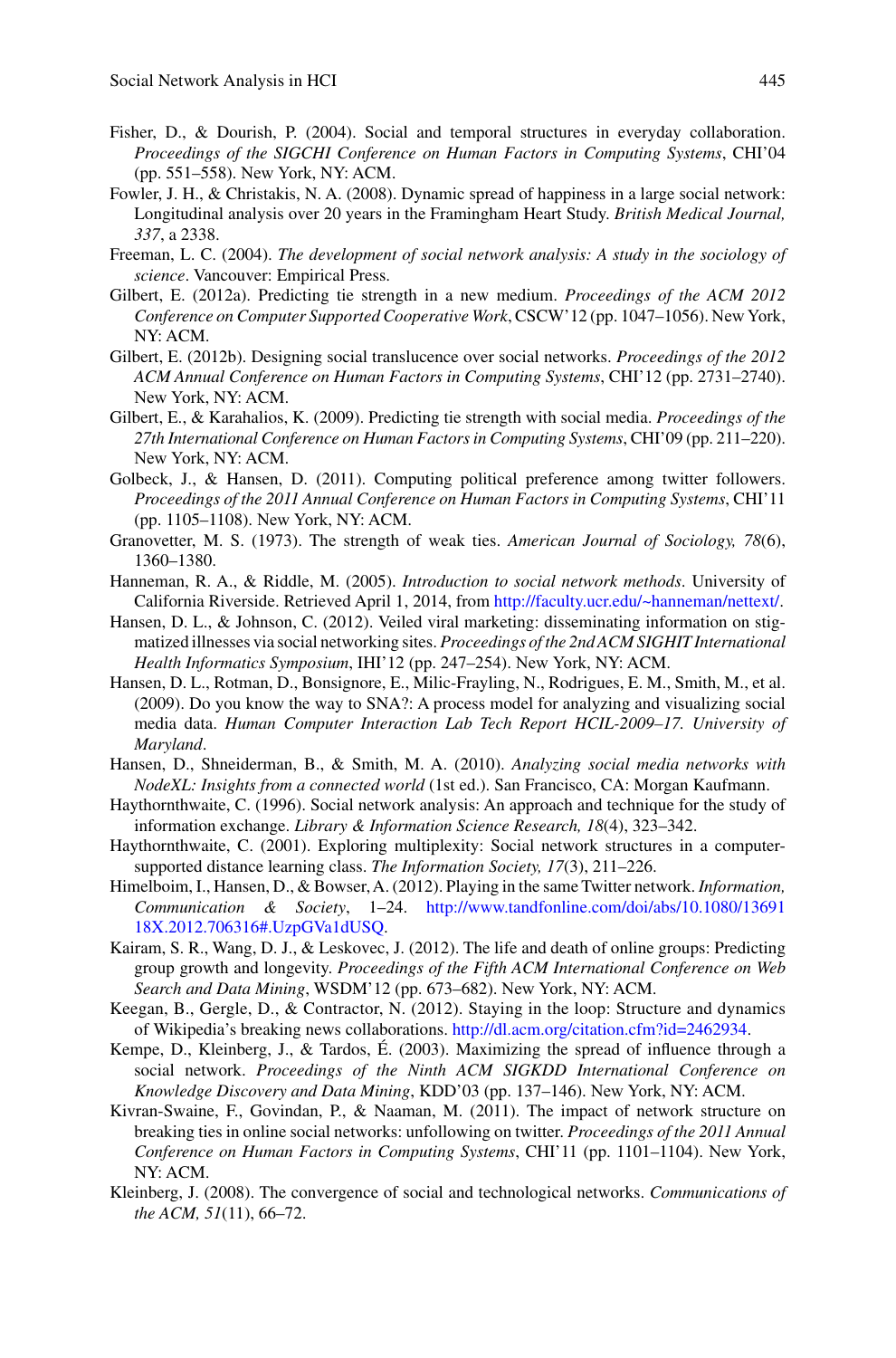- <span id="page-25-0"></span> Kossinets, G., & Watts, D. J. (2006). Empirical analysis of an evolving social network. *Science, 311* (5757), 88–90.
- Kwak, H., Lee, C., Park, H., & Moon, S. (2010). What is Twitter, a social network or a news media? *Proceedings of the 19th International Conference on World Wide Web* , WWW'10 (pp. 591–600). New York, NY: ACM.
- Leskovec, J., Adamic, L. A., & Huberman, B. A. (2007). The dynamics of viral marketing. *ACM Transactions on the Web, 1, 1.*
- Leskovec, J., & Faloutsos, C. (2006). Sampling from large graphs. *Proceedings of the 12th ACM SIGKDD International Conference on Knowledge Discovery and Data Mining* , KDD'06 (pp. 631–636). New York, NY: ACM.
- Leskovec, J., & Horvitz, E. (2008). Planetary-scale views on a large instant-messaging network. *Proceedings of the 17th International Conference on World Wide Web* , WWW'08 (pp. 915–924). New York, NY: ACM.
- Marsden, P. V. (2005). Recent developments in network measurement. In P. J. Carrington, J. Scott, & S. Wasserman (Eds.), *Models and methods in social network analysis* (Structural analysis in the social sciences). New York, NY: Cambridge University Press.
- McDonald, D. W. (2003). Recommending collaboration with social networks: A comparative evaluation. *Proceedings of the SIGCHI Conference on Human Factors in Computing Systems* , CHI'03 (pp. 593–600). New York, NY: ACM.
- Milgram, S. (1967). The small world problem. *Psychology Today, 2* , 60–67.
- Müller-Prothmann, T. (2006). Leveraging knowledge communication for innovation. *Framework, Methods and Applications of Social Network Analysis in Research and Development.* Frankfurt a. M. et al.: Peter Lang.
- Munson, S. A., & Resnick, P. (2010). Presenting diverse political opinions: How and how much. *Proceedings of the 28th International Conference on Human Factors in Computing Systems* , CHI'10 (pp. 1457–1466). New York, NY: ACM.
- Newman, M. (2010). *Networks: An introduction* (1st ed.). New York, NY: Oxford University Press.
- Newman, M., Barabási, A. L., & Watts, D. J. (2006). *The structure and dynamics of networks* (1st ed.). Princeton, NJ: Princeton University Press.
- Perer, A., & Guy, I. (2012). SaNDVis: Visual social network analytics for the enterprise. *Proceedings of the ACM 2012 Conference on Computer Supported Cooperative Work Companion* , CSCW'12 (pp. 275–276). New York, NY: ACM.
- Perer, A., & Shneiderman, B. (2008). Integrating statistics and visualization: Case studies of gaining clarity during exploratory data analysis. *Proceedings of the Twenty-Sixth Annual SIGCHI Conference on Human Factors in Computing Systems* , CHI'08 (pp. 265–274). New York, NY: ACM.
- Pickering, J. M., & King, J. L. (1992). Hardwiring weak ties: Individual and institutional issues in computer mediated communication. *Proceedings of the 1992 ACM Conference on Computer-Supported Cooperative Work* , CSCW'92 (pp. 356–361). New York, NY: ACM.
- Rogers, E. M. (1995). *Diffusion of innovations* . New York: Simon and Schuster.
- Steinfield, C., DiMicco, J. M., Ellison, N. B., & Lampe, C. (2009). Bowling online: Social networking and social capital within the organization. *Proceedings of the Fourth International Conference on Communities and Technologies*, C&T'09 (pp. 245–254). New York, NY: ACM.
- Ugander, J., Karrer, B., Backstrom, L., & Marlow, C. (2011). The anatomy of the Facebook social graph. *arXiv:1111.4503* . Retrieved April 1, 2014, from [http://arxiv.org/abs/1111.4503.](http://arxiv.org/abs/1111.4503)
- Wasserman, S., & Faust, K. (1994). *Social network analysis: Methods and applications* (1st ed.). Cambridge: Cambridge University Press.
- Wellman, B. (2001). Physical place and cyberplace: The rise of personalized networking. *International Journal of Urban and Regional Research, 25* (2), 227–252.